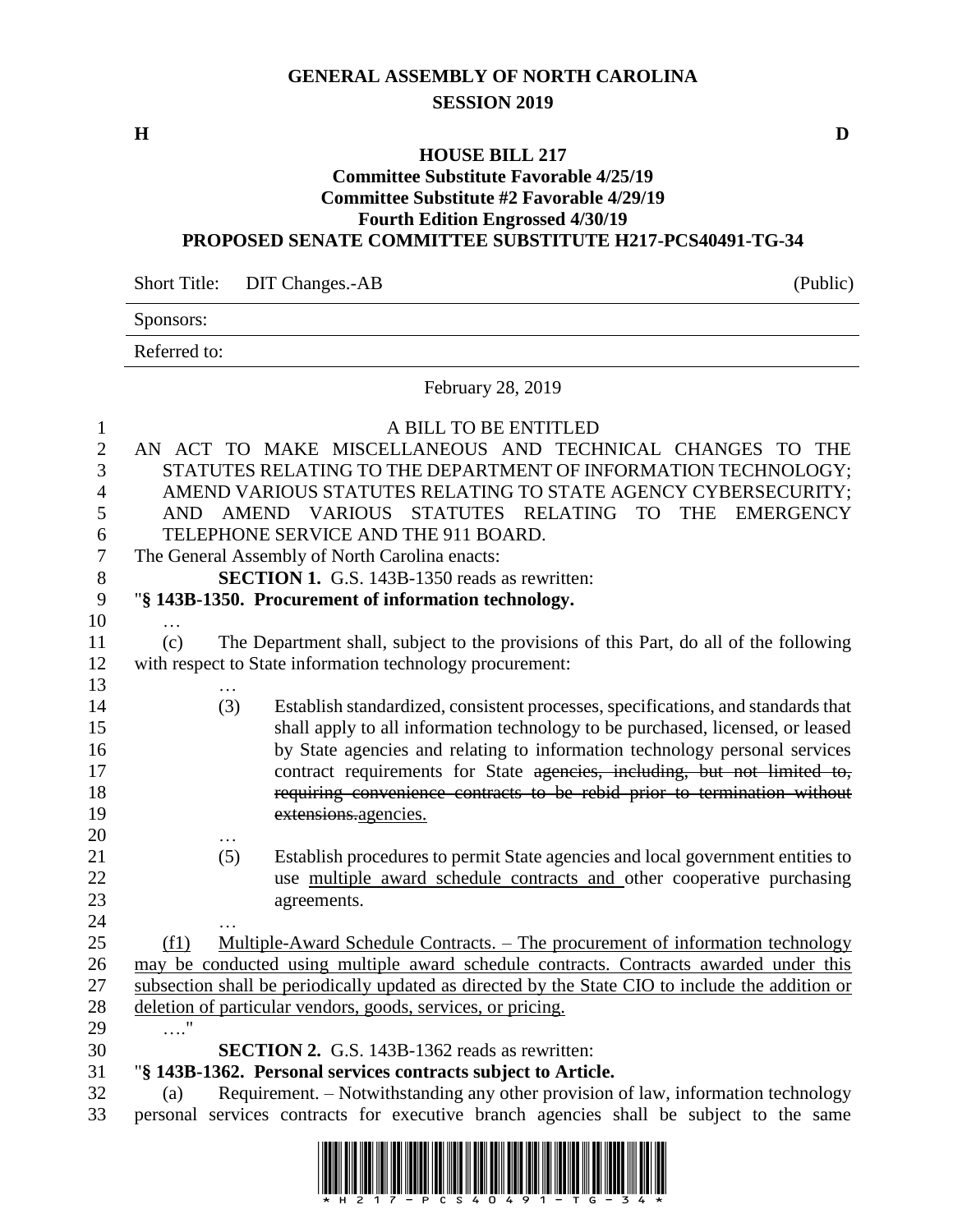|          | <b>General Assembly Of North Carolina</b><br><b>Session 2019</b>                                                              |
|----------|-------------------------------------------------------------------------------------------------------------------------------|
|          | requirements and procedures as information technology service contracts, except as provided in<br>this section.               |
|          | Certain Approvals Required. - Notwithstanding any provision of law to the contrary,<br>(b)                                    |
| 4        | no information technology personal services contract, nor any contract that provides personnel                                |
|          | to perform information technology functions regardless of the cost of the contract, may be                                    |
| 6        | established or renewed without written approval from the Department of Information Technology                                 |
|          | and the Office of State Budget and Management. Technology. To facilitate compliance with this                                 |
| 8        | requirement, the Department of Information Technology shall develop and document the                                          |
|          | following:                                                                                                                    |
| 10       | Standards for determining whether it is more appropriate for an agency to hire<br>$\leftrightarrow$                           |
|          | an employee or use the services of a vendor.                                                                                  |
|          | A a process to monitor all State agency information technology personal services<br>(2)                                       |
|          | contracts, as well as any other State contracts providing personnel to perform information                                    |
|          | technology functions.                                                                                                         |
|          | A functions and a process for obtaining approval of contractor positions.<br>$\leftrightarrow$                                |
| 16       | Creation of State Positions in Certain Cases. The Department of Information<br>$\left(\epsilon\right)$                        |
|          | Technology shall review current information technology personal services contracts on an                                      |
|          | ongoing basis and determine if each contractor is performing a function that could more                                       |
| 19       | appropriately be performed by a State employee. Where the determination is made that a State                                  |
| 20       | employee should be performing the function, the Department of Information Technology shall                                    |
|          | work with the impacted agency and the Office of State Human Resources to identify or create                                   |
| 22       | the position.                                                                                                                 |
| 23       | Compliance Audits Required. The Department of Information Technology shall<br>(d)                                             |
| 24       | conduct periodic audits of State agencies that are subject to this Article to determine the degree                            |
|          | to which those agencies are complying with the rules and procedures that govern information                                   |
| 26       | technology personal services contracts.                                                                                       |
| 27       | Reporting Required. - The Department of Information Technology shall report<br>(e)                                            |
| 28       | biennially to the Joint Legislative Oversight Committee on Information Technology and the                                     |
| 29       | Fiscal Research Division on all of the following:                                                                             |
| 30       | Its progress toward standardizing information technology personal services<br>$\leftrightarrow$                               |
|          | contracts.                                                                                                                    |
|          | The the number of information technology service contractors in each State agency,<br>(2)                                     |
|          | the cost for each, and the comparable cost, including benefits, of a State employee serving in that                           |
|          | capacity rather than a contractor.                                                                                            |
| 34       | The results of the compliance audits conducted pursuant to subsection (d) of<br>$\left(3\right)$                              |
| 36       | this section.                                                                                                                 |
|          | Information Technology Personal Services Contract Defined. – For purposes of this<br>(f)                                      |
|          | section, the term "personal services contract" means a contract for services provided by a                                    |
|          | professional individual as an independent contractor on a temporary or occasional basis.                                      |
| 39<br>40 | Rules Required. The Department of Information Technology shall adopt rules<br>$\left( g\right)$                               |
|          | consistent with this section."                                                                                                |
| 42       | <b>SECTION 3.</b> G.S. 143-787(d) reads as rewritten:                                                                         |
|          | The Office of the State Chief Information Officer shall ensure that the Section is                                            |
| 43       | " $(d)$                                                                                                                       |
| 44<br>45 | provided with all necessary access to the Government Data Analytics Center and all other<br>information technology services." |
|          | <b>SECTION 4.</b> G.S. 143B-1420(a) reads as rewritten:                                                                       |
| 46<br>47 | Council Established. - The North Carolina Geographic Information Coordinating<br>" $(a)$                                      |
|          |                                                                                                                               |
|          | Council ("Council") is established to develop policies regarding the utilization of geographic                                |
|          | information, GIS systems, and other related technologies. The Council shall be responsible for                                |
| 50       | the following:                                                                                                                |
|          | Strategic planning.<br>(1)                                                                                                    |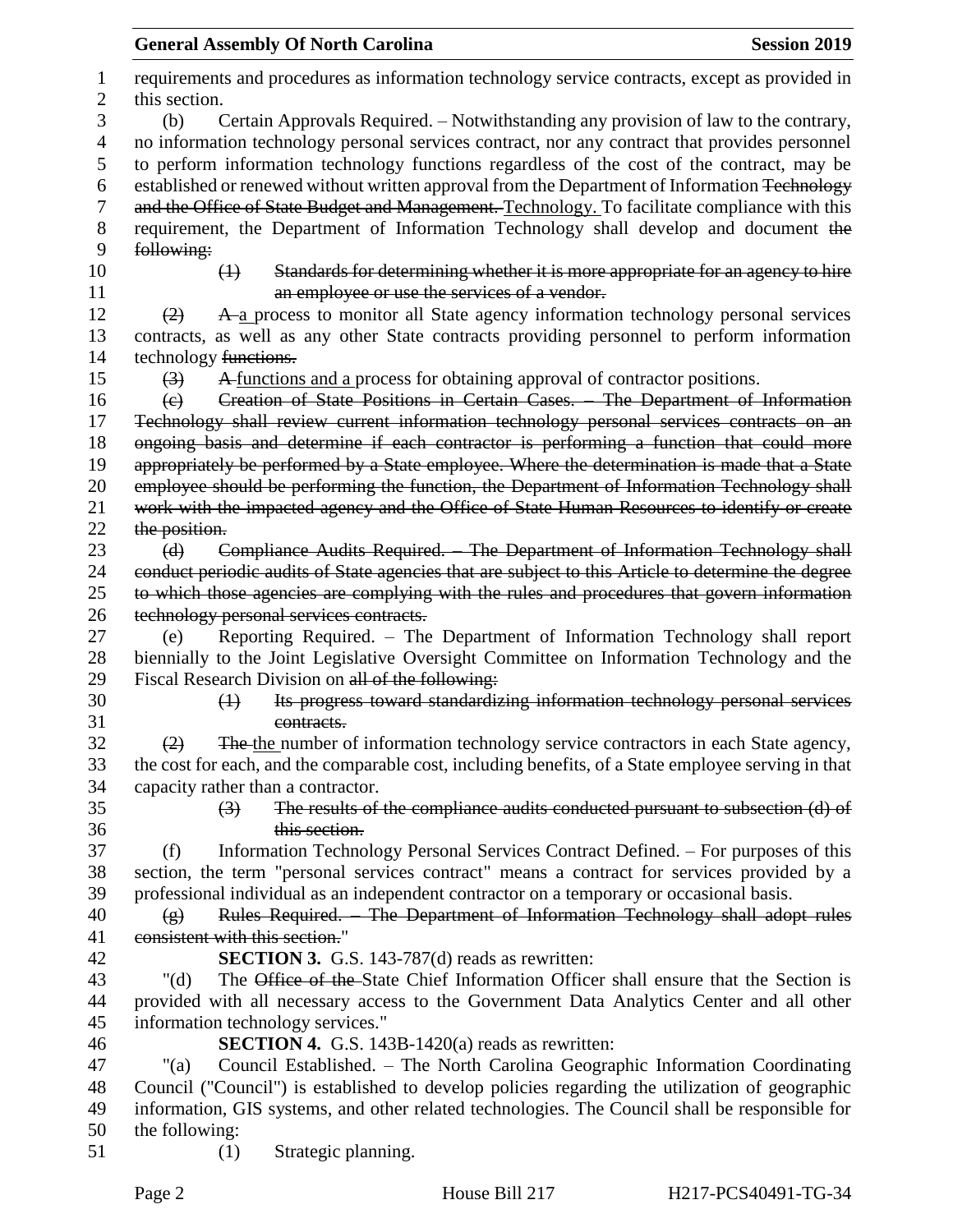|                  |                             | <b>General Assembly Of North Carolina</b>                                                          | <b>Session 2019</b> |
|------------------|-----------------------------|----------------------------------------------------------------------------------------------------|---------------------|
| $\mathbf{1}$     | (2)                         | Resolution of policy and technology issues.                                                        |                     |
| $\mathbf{2}$     | (3)                         | Coordination, direction, and oversight of State, local, and private GIS efforts.                   |                     |
| 3                | (4)                         | Advising the Governor, the General Assembly, and the State Chief                                   |                     |
| $\overline{4}$   |                             | Information Officer as to needed directions, responsibilities, and funding                         |                     |
| 5                |                             | regarding geographic information.                                                                  |                     |
| 6                |                             | The purpose of this statewide geographic information coordination effort shall be to further       |                     |
| $\boldsymbol{7}$ |                             | cooperation among State, federal, and local government agencies; academic institutions; and the    |                     |
| 8                |                             | private sector to improve the quality, access, cost-effectiveness, and utility of North Carolina's |                     |
| 9                |                             | geographic information and to promote geographic information as a strategic resource in the        |                     |
| 10               |                             | State. The Council shall be located in the Office of the Governor-Department of Information        |                     |
| 11               |                             | Technology for organizational, budgetary, and administrative purposes."                            |                     |
| 12               |                             | <b>SECTION 5.</b> G.S. 143B-1353 reads as rewritten:                                               |                     |
| 13               |                             | "§ 143B-1353. Financial interest of officers in sources of supply; acceptance of                   |                     |
| 14               |                             | bribes-bribes; gifts and favors regulated.                                                         |                     |
| 15               | (a)                         | Neither the State CIO, any deputy State CIO, or any other policy-making or                         |                     |
| 16               |                             | managerially exempt personnel shall be financially interested, or have any personal beneficial     |                     |
| 17               |                             | interest, either directly or indirectly, in the purchase of, or contract for, any information      |                     |
| 18               |                             | technology, nor in any firm, corporation, partnership, or association furnishing any information   |                     |
| 19               |                             | technology to the State government or any of its departments, institutions, or agencies, nor shall |                     |
| 20               |                             | any of these persons or any other Department employee accept or receive, directly or indirectly,   |                     |
| 21               |                             | from any person, firm, or corporation to whom any contract may be awarded, by rebate, gifts, or    |                     |
| 22               |                             | otherwise, any money or anything of value whatsoever, or any promise, obligation, or contract      |                     |
| 23               |                             | for future reward or compensation. agencies. Violation of this section is a Class F felony, and    |                     |
| 24               |                             | any person found guilty of a violation of this section shall, upon conviction, be removed from     |                     |
| 25               | State office or employment. |                                                                                                    |                     |
| 26               | (b)                         | The provisions of G.S. 133-32 shall apply to all Department employees."                            |                     |
| 27               |                             | <b>SECTION 6.(a)</b> G.S. 143B-1322(c) is amended by adding a new subdivision to read:             |                     |
| 28               |                             | "(22) Coordinate with the Department of Public Safety to manage statewide                          |                     |
| 29               |                             | response to cybersecurity incidents and significant cybersecurity incidents as                     |                     |
| 30               |                             | defined by G.S. 143B-1320."                                                                        |                     |
| 31               |                             | <b>SECTION 6.(b)</b> G.S. 166A-19.12 is amended by adding a new subdivision to read:               |                     |
| 32               | $\frac{123}{2}$             | Coordination with the State Chief Information Officer and the Adjutant                             |                     |
| 33               |                             | General to manage statewide response to cybersecurity incidents and                                |                     |
| 34               |                             | significant cybersecurity incidents as defined by G.S. 143B-1320. This                             |                     |
| 35               |                             | includes, but is not limited to:                                                                   |                     |
| 36               |                             | Development and promulgation of necessary policies, plans, and<br>$\underline{a}$ .                |                     |
| 37               |                             | procedures for cybersecurity and critical infrastructure protection; and                           |                     |
| 38               |                             | Annual review, update, and testing of cybersecurity incident response<br><u>b.</u>                 |                     |
| 39               |                             | plans and procedures."                                                                             |                     |
| 40               |                             | <b>SECTION 6.(c)</b> G.S. 143B-1321 is amended by adding a new subsection to read:                 |                     |
| 41               | " $(c)$                     | Such information technology information protected from public disclosure under                     |                     |
| 42               |                             | G.S. 132-6.1(c), including, but not limited to, security features of critical infrastructure,      |                     |
| 43               |                             | information technology systems, telecommunications networks, or electronic security systems,       |                     |
| 44               |                             | including hardware or software security, passwords, or security standards, procedures, processes,  |                     |
| 45               |                             | configurations, software, and codes, shall be kept confidential."                                  |                     |
| 46               |                             | SECTION 6.(d) G.S. 143B-1320 reads as rewritten:                                                   |                     |
| 47               |                             | "§ 143B-1320. Definitions; scope; exemptions.                                                      |                     |
| 48               | (a)                         | Definitions. – The following definitions apply in this Article:                                    |                     |
| 49               |                             |                                                                                                    |                     |
| 50               | (12)                        | Information technology security Cybersecurity incident. - A computer-,                             |                     |
| 51               |                             | network-, or paper-based activity that results directly or indirectly in misuse,                   |                     |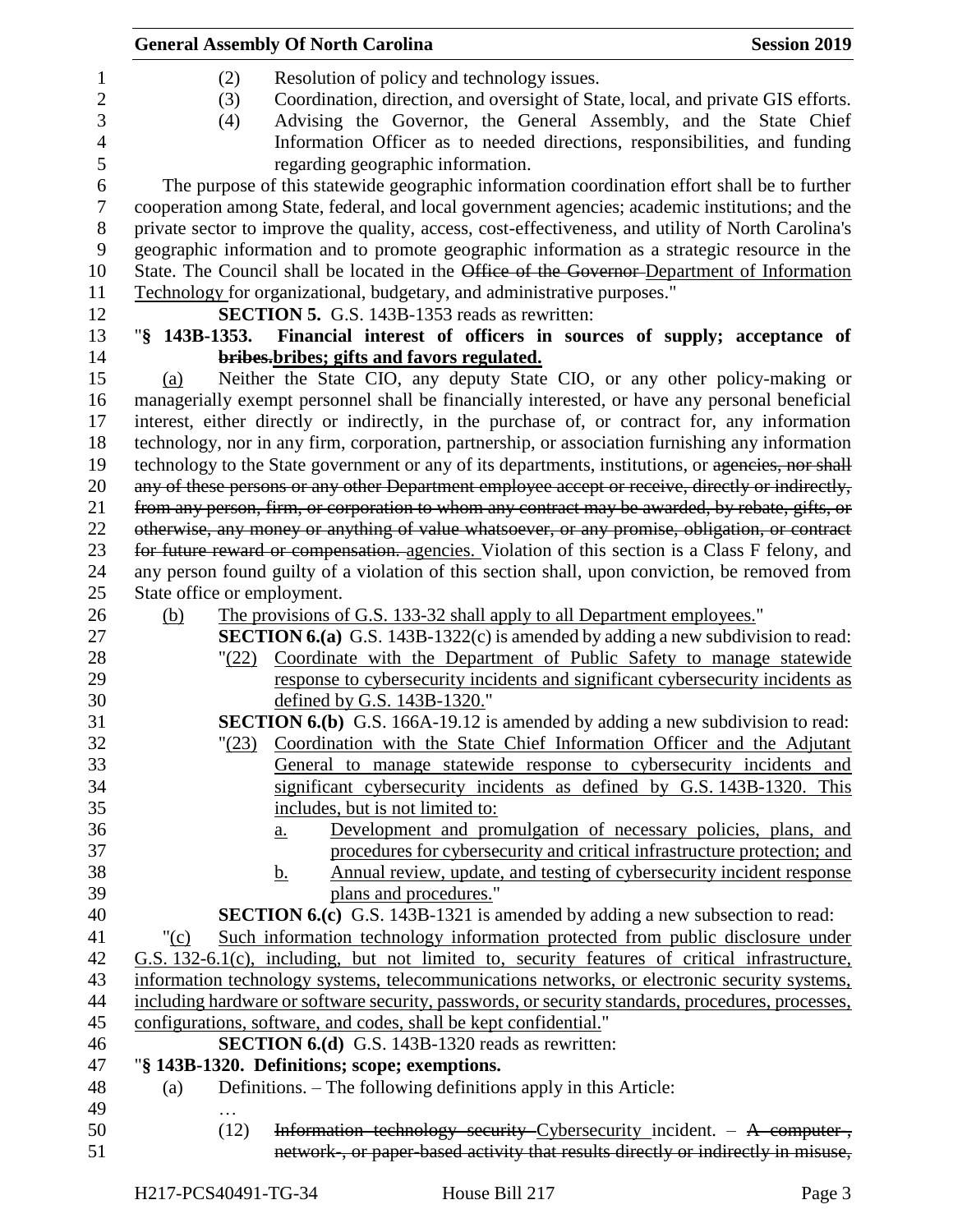|                                |                   | <b>General Assembly Of North Carolina</b> |                                                                      | <b>Session 2019</b>                                                                         |
|--------------------------------|-------------------|-------------------------------------------|----------------------------------------------------------------------|---------------------------------------------------------------------------------------------|
|                                |                   |                                           |                                                                      | damage, denial of service, compromise of integrity, or loss of confidentiality              |
|                                |                   |                                           | of a network, computer, application, or data. An occurrence that:    |                                                                                             |
|                                | $\underline{a}$ . |                                           |                                                                      | Actually or imminently jeopardizes, without lawful authority, the                           |
|                                |                   |                                           |                                                                      | integrity, confidentiality, or availability of information or an                            |
|                                |                   | information system; or                    |                                                                      |                                                                                             |
|                                | <u>b.</u>         |                                           |                                                                      | Constitutes a violation or imminent threat of violation of law, security                    |
|                                |                   |                                           |                                                                      | policies, privacy policies, security procedures, or acceptable use                          |
|                                |                   | policies.                                 |                                                                      |                                                                                             |
|                                |                   |                                           |                                                                      |                                                                                             |
| (15)                           |                   |                                           |                                                                      | Security incident. A warning or indication of a threat to or breach of                      |
|                                |                   |                                           |                                                                      | information or computer security. The term also includes threats that have                  |
|                                |                   |                                           |                                                                      | already occurred. Significant cybersecurity incident. $-$ A cybersecurity                   |
|                                |                   |                                           |                                                                      | incident that is likely to result in demonstrable harm to the State's security              |
|                                |                   |                                           |                                                                      | interests, economy, critical infrastructure, or to the public confidence, civil             |
|                                |                   |                                           |                                                                      | liberties, or public health and safety of the residents of North Carolina. A                |
|                                |                   |                                           |                                                                      | significant cybersecurity incident is determined by the following factors:                  |
|                                | <u>a.</u>         |                                           |                                                                      | Incidents that meet thresholds identified by the Department jointly                         |
|                                |                   |                                           |                                                                      | with the Department of Public Safety that involve information:                              |
|                                |                   | <u>1.</u>                                 |                                                                      | That is not releasable to the public and that is restricted or                              |
|                                |                   |                                           |                                                                      | highly restricted according to Statewide Data Classification                                |
|                                |                   |                                           | and Handling Policy; or                                              |                                                                                             |
|                                |                   | <u>2.</u>                                 |                                                                      | That involves the exfiltration, modification, deletion, or                                  |
|                                |                   |                                           |                                                                      | unauthorized access, or lack of availability to information or                              |
|                                |                   |                                           |                                                                      | systems within certain parameters to include (i) a specific                                 |
|                                |                   |                                           |                                                                      | threshold of number of records or users affected as defined in                              |
|                                |                   |                                           |                                                                      | G.S. 75-65 or (ii) any additional data types with required                                  |
|                                |                   |                                           | security controls.                                                   |                                                                                             |
|                                | <u>b.</u>         |                                           |                                                                      | Incidents that involve information that is not recoverable or cannot be.                    |
|                                |                   |                                           |                                                                      | recovered within defined time lines required to meet operational                            |
|                                |                   |                                           |                                                                      | commitments defined jointly by the State agency and the Department                          |
|                                |                   |                                           |                                                                      | or can be recovered only through additional measures and has a high                         |
|                                |                   |                                           | or medium functional impact to the mission of an agency.             |                                                                                             |
|                                |                   |                                           | <b>SECTION 6.(e)</b> G.S. 143B-1379 reads as rewritten:              |                                                                                             |
|                                |                   |                                           |                                                                      | "§ 143B-1379. State agency cooperation; liaisons.cooperation and training; liaisons; county |
|                                |                   | and municipal government reporting.       |                                                                      |                                                                                             |
| (a)                            |                   |                                           |                                                                      | The head of each principal department and Council of State agency shall cooperate           |
|                                |                   |                                           |                                                                      | with the State CIO in the discharge of the State CIO's duties by providing the following    |
| information to the Department: |                   |                                           |                                                                      |                                                                                             |
| (1)                            |                   |                                           |                                                                      | The full details of the State agency's information technology and operational               |
|                                |                   |                                           |                                                                      | requirements and of all the agency's information technology security                        |
|                                |                   |                                           | significant cybersecurity incidents within 24 hours of confirmation. |                                                                                             |
| (2)                            |                   |                                           |                                                                      | Comprehensive information concerning the information technology security                    |
|                                |                   |                                           |                                                                      | employed to protect the agency's information technology-data, including                     |
|                                |                   |                                           |                                                                      | documentation and reporting of remedial or corrective action plans to address               |
|                                |                   |                                           |                                                                      | any deficiencies in the information security policies, procedures, and practices            |
|                                |                   | of the State agency.                      |                                                                      |                                                                                             |
| (3)                            |                   |                                           |                                                                      | A forecast of the parameters of the agency's projected future information                   |
|                                |                   |                                           |                                                                      | technology security cybersecurity and privacy needs and capabilities.                       |
| (4)                            |                   |                                           |                                                                      | Designating an agency liaison in the information technology area to                         |
|                                |                   |                                           |                                                                      | coordinate with the State CIO. The liaison shall be subject to a criminal                   |
|                                |                   |                                           |                                                                      |                                                                                             |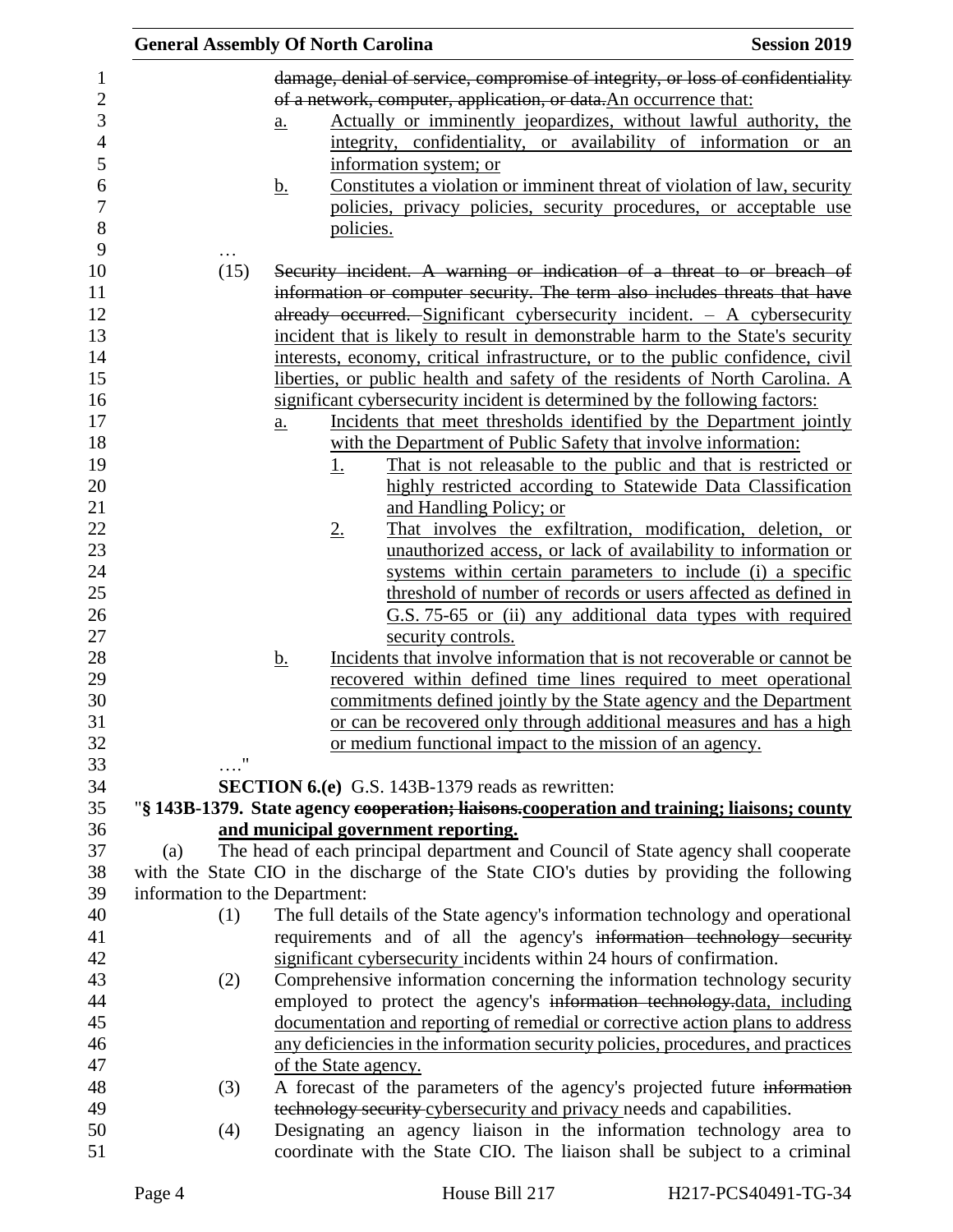|                  | <b>General Assembly Of North Carolina</b>                                                                                                                                                      | <b>Session 2019</b> |
|------------------|------------------------------------------------------------------------------------------------------------------------------------------------------------------------------------------------|---------------------|
|                  | background report from the State Repository of Criminal Histories, which                                                                                                                       |                     |
|                  | shall be provided by the State Bureau of Investigation upon its receiving                                                                                                                      |                     |
|                  | fingerprints from the liaison. Military personnel with a valid secret security                                                                                                                 |                     |
|                  | clearance or a favorable Tier 3 security clearance investigation are exempt                                                                                                                    |                     |
|                  | from this requirement. If the liaison has been a resident of this State for less                                                                                                               |                     |
|                  | than five years, the background report shall include a review of criminal                                                                                                                      |                     |
|                  | information from both the State and National Repositories of Criminal                                                                                                                          |                     |
|                  | Histories. The criminal background report shall be provided to the State CIO                                                                                                                   |                     |
|                  | and the head of the agency. In addition, all personnel in the Office of the State                                                                                                              |                     |
|                  | Auditor who are responsible for information technology security reviews shall                                                                                                                  |                     |
|                  | be subject to a criminal background report from the State Repository of                                                                                                                        |                     |
|                  | Criminal Histories, which shall be provided by the State Bureau of                                                                                                                             |                     |
|                  | Investigation upon receiving fingerprints from the personnel designated by the                                                                                                                 |                     |
|                  | State Auditor. For designated personnel who have been residents of this State                                                                                                                  |                     |
|                  | for less than five years, the background report shall include a review of                                                                                                                      |                     |
|                  | criminal information from both the State and National Repositories of                                                                                                                          |                     |
|                  | Criminal Histories. The criminal background reports shall be provided to the                                                                                                                   |                     |
|                  | State Auditor. Criminal histories provided pursuant to this subdivision are not                                                                                                                |                     |
|                  | public records under Chapter 132 of the General Statutes.                                                                                                                                      |                     |
| (5)              | Completing mandatory annual security awareness training and reporting                                                                                                                          |                     |
|                  | compliance for all personnel, including contractors and other users of State                                                                                                                   |                     |
|                  | information technology systems.                                                                                                                                                                |                     |
| (b)              | The information provided by State agencies to the State CIO under this section is                                                                                                              |                     |
|                  | protected from public disclosure pursuant to G.S. 132-6.1(c).                                                                                                                                  |                     |
| (c)              | County and municipal government agencies shall report cybersecurity incidents to the                                                                                                           |                     |
|                  | Department. Information shared as part of this process will be protected from public disclosure                                                                                                |                     |
|                  | under G.S. 132-6.1(c). Private sector entities are encouraged to report cybersecurity incidents to                                                                                             |                     |
| the Department." |                                                                                                                                                                                                |                     |
|                  | <b>SECTION 6.(f)</b> G.S. 143B-1376 reads as rewritten:                                                                                                                                        |                     |
|                  | "§ 143B-1376. Statewide security and privacy standards.                                                                                                                                        |                     |
| (a)              | The State CIO shall be responsible for the security and privacy of all State information                                                                                                       |                     |
|                  | technology systems and associated data. The State CIO shall manage all executive branch                                                                                                        |                     |
|                  | information technology security and shall establish a statewide standard for information                                                                                                       |                     |
|                  | technology security and privacy to maximize the functionality, security, and interoperability of                                                                                               |                     |
|                  | the State's distributed information technology assets, including, but not limited to, data                                                                                                     |                     |
|                  | classification and management, communications, and encryption technologies. The State CIO                                                                                                      |                     |
|                  | shall review and revise the security standards annually. As part of this function, the State CIO                                                                                               |                     |
|                  | shall review periodically existing security and privacy standards and practices in place among<br>the various State agencies to determine whether those standards and practices meet statewide |                     |
|                  | security security, privacy, and encryption requirements. The State CIO shall ensure that State                                                                                                 |                     |
|                  | agencies are periodically testing and evaluating information security controls and techniques for                                                                                              |                     |
|                  | effective implementation and that all agency and contracted personnel are held accountable for                                                                                                 |                     |
|                  | complying with the statewide information security program. The State CIO may assume the                                                                                                        |                     |
|                  | direct responsibility of providing for the information technology security of any State agency                                                                                                 |                     |
|                  | that fails to adhere to security and privacy standards adopted under this Article.                                                                                                             |                     |
| $\ldots$ "       |                                                                                                                                                                                                |                     |
|                  | <b>SECTION 6.(g)</b> G.S. 143B-1378 reads as rewritten:                                                                                                                                        |                     |
|                  | "§ 143B-1378. Assessment of agency compliance with security-cybersecurity standards.                                                                                                           |                     |
|                  | At a minimum, the State CIO shall annually assess the ability of each State agency, and each                                                                                                   |                     |
|                  | agency's contracted vendors, to comply with the current security cybersecurity enterprise-wide                                                                                                 |                     |
|                  | set of standards established pursuant to this section. The assessment shall include, at a minimum,                                                                                             |                     |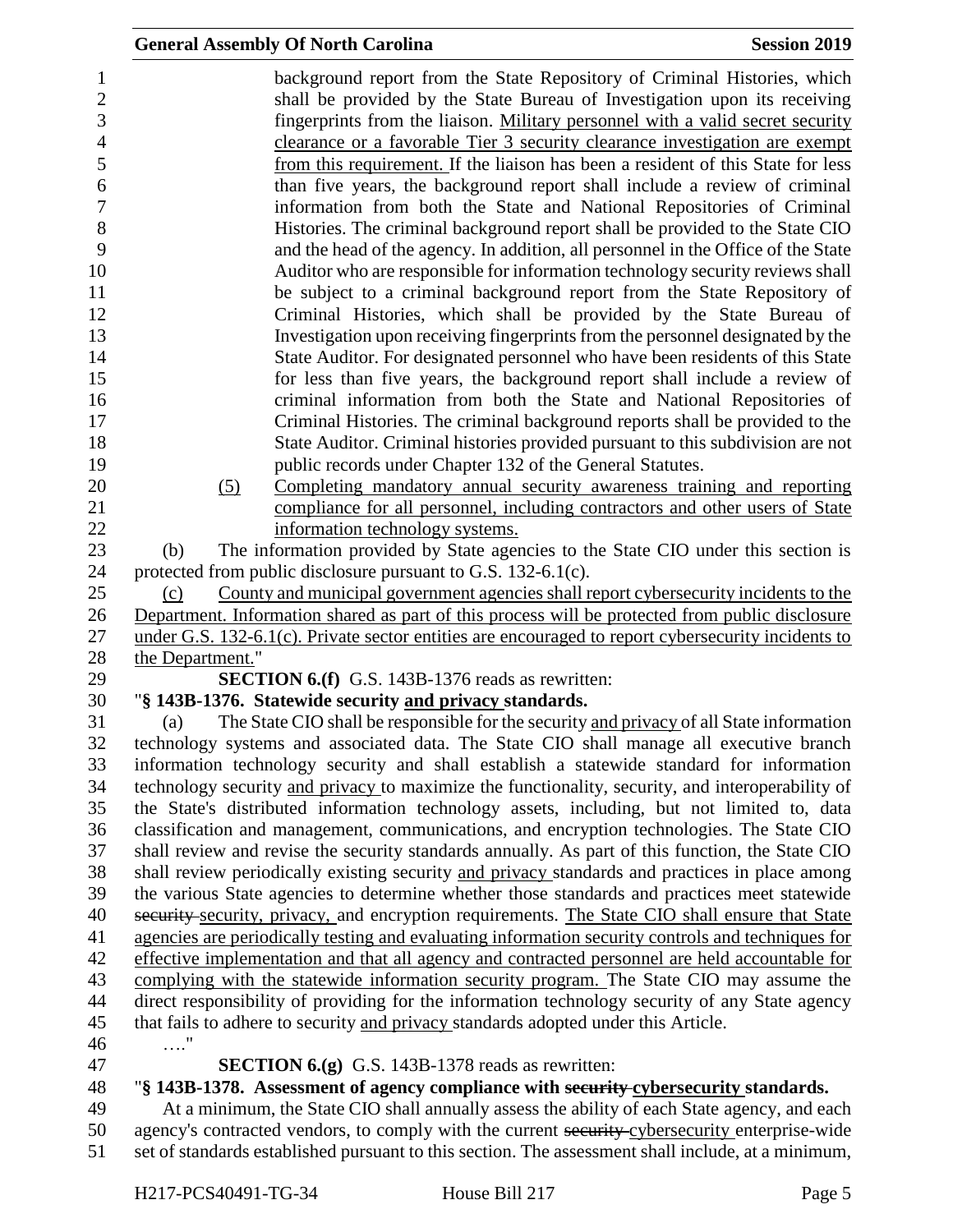# **General Assembly Of North Carolina Session 2019**

| $\mathbf{1}$   |                                                                                                | the rate of compliance with the enterprise-wide security standards and an assessment of security  |  |  |  |
|----------------|------------------------------------------------------------------------------------------------|---------------------------------------------------------------------------------------------------|--|--|--|
| $\mathbf{2}$   |                                                                                                | organization, security practices, security information standards, network security architecture,  |  |  |  |
| 3              | and current expenditures of State funds for information technology security. The assessment of |                                                                                                   |  |  |  |
| $\overline{4}$ |                                                                                                | a State agency shall also estimate the initial cost to implement the security measures needed for |  |  |  |
| 5              |                                                                                                | agencies to fully comply with the standards. standards as well as the costs over the lifecycle of |  |  |  |
| 6              |                                                                                                | the State agency information system. Each State agency shall submit information required by the   |  |  |  |
| $\tau$         |                                                                                                | State CIO for purposes of this assessment. The State CIO shall include the information obtained   |  |  |  |
| $8\,$          |                                                                                                | from the assessment in the State Information Technology Plan."                                    |  |  |  |
| 9              |                                                                                                | <b>SECTION 7.(a)</b> G.S. 143B-1400 reads as rewritten:                                           |  |  |  |
| 10             | "§ 143B-1400. Definitions.                                                                     |                                                                                                   |  |  |  |
| 11             |                                                                                                | The following definitions apply in this Part.                                                     |  |  |  |
| 12             | (1)                                                                                            | 911 Board. – The 911 Board established in G.S. 143B-1401.                                         |  |  |  |
| 13             | (2)                                                                                            | 911 Fund. – The North Carolina 911 Fund established in G.S. 143B-1403.                            |  |  |  |
| 14             | (3)                                                                                            | 911 State Plan. - A document prepared, maintained, and updated by the 911                         |  |  |  |
| 15             |                                                                                                | Board that provides a comprehensive plan for communicating 911 call                               |  |  |  |
| 16             |                                                                                                | information across networks and among PSAPs, addresses all aspects of the                         |  |  |  |
| 17             |                                                                                                | State's 911 system, and describes the allowable uses of revenue in-the 911                        |  |  |  |
| 18             |                                                                                                | Fund-Fund, including, but not limited to, transfer of 911 calls between                           |  |  |  |
| 19             |                                                                                                | geographically dispersed PSAPs, increased aggregation and sharing of call                         |  |  |  |
| 20             |                                                                                                | taking data, resources, procedures, standards, and requirements to improve                        |  |  |  |
| 21             |                                                                                                | emergency response and implementation of a NG911 network.                                         |  |  |  |
| 22             | (4)                                                                                            | 911 system. - An emergency communications system using any available                              |  |  |  |
| 23             |                                                                                                | technology that does all of the following:                                                        |  |  |  |
| 24             |                                                                                                | Enables the user of a communications service connection to reach a<br>a.                          |  |  |  |
| 25             |                                                                                                | PSAP by dialing the digits 911.                                                                   |  |  |  |
| 26             |                                                                                                | Provides enhanced 911 service.<br>b.                                                              |  |  |  |
| 27             |                                                                                                | Delivers 911 calls to the<br>State ESInet<br>provided<br>by<br>$\underline{c}$ .<br>as            |  |  |  |
| 28             |                                                                                                | G.S. 143B-1406(e1) or a Next Generation 911 Network.                                              |  |  |  |
| 29             | (5)                                                                                            | 911 system provider. – An entity that provides $a$ -an Enhanced 911 or NG911                      |  |  |  |
| 30             |                                                                                                | system to a PSAP.                                                                                 |  |  |  |
| 31             | (5a)                                                                                           | <u>Agent. – An agent is an authorized person, including an employee, contractor,</u>              |  |  |  |
| 32             |                                                                                                | or volunteer, who has one or more roles in a PSAP or for a communications                         |  |  |  |
| 33             |                                                                                                | service provider. An agent can also be an automaton in some circumstances.                        |  |  |  |
| 34             | (6)                                                                                            | Back-up PSAP. – The capability to operate as part of the 911 System and all                       |  |  |  |
| 35             |                                                                                                | other features of its associated primary PSAP. The term includes a back-up                        |  |  |  |
| 36             |                                                                                                | PSAP that receives 911 calls only when they are transferred from the primary                      |  |  |  |
| 37             |                                                                                                | PSAP or on an alternate routing basis when calls cannot be completed to the                       |  |  |  |
| 38             |                                                                                                | primary PSAP.                                                                                     |  |  |  |
| 39             | (7)                                                                                            | Call taking. - The act of processing a 911 call for emergency assistance by a                     |  |  |  |
| 40             |                                                                                                | primary PSAP, including the use of 911 system equipment, call classification,                     |  |  |  |
| 41             |                                                                                                | location of a caller, determination of the appropriate response level for                         |  |  |  |
| 42             |                                                                                                | emergency responders, and dispatching 911 call information to the                                 |  |  |  |
| 43             |                                                                                                | appropriate responder.                                                                            |  |  |  |
| 44             | (8)                                                                                            | Commercial Mobile Radio Service (CMRS). – Defined in 47 C.F.R. § 20.3.                            |  |  |  |
| 45             | (9)                                                                                            | Communications service. – Any of the following:                                                   |  |  |  |
| 46             |                                                                                                | transmission,<br>routing<br>of<br>real-time<br>The<br>conveyance,<br><b>or</b><br>a.              |  |  |  |
| 47             |                                                                                                | communications to a point or between or among points by or through                                |  |  |  |
| 48             |                                                                                                | any electronic, radio, satellite, cable, optical, microwave, wireline,                            |  |  |  |
| 49             |                                                                                                | wireless, Internet protocol, or other medium or method, regardless of                             |  |  |  |
| 50             |                                                                                                | the protocol used.                                                                                |  |  |  |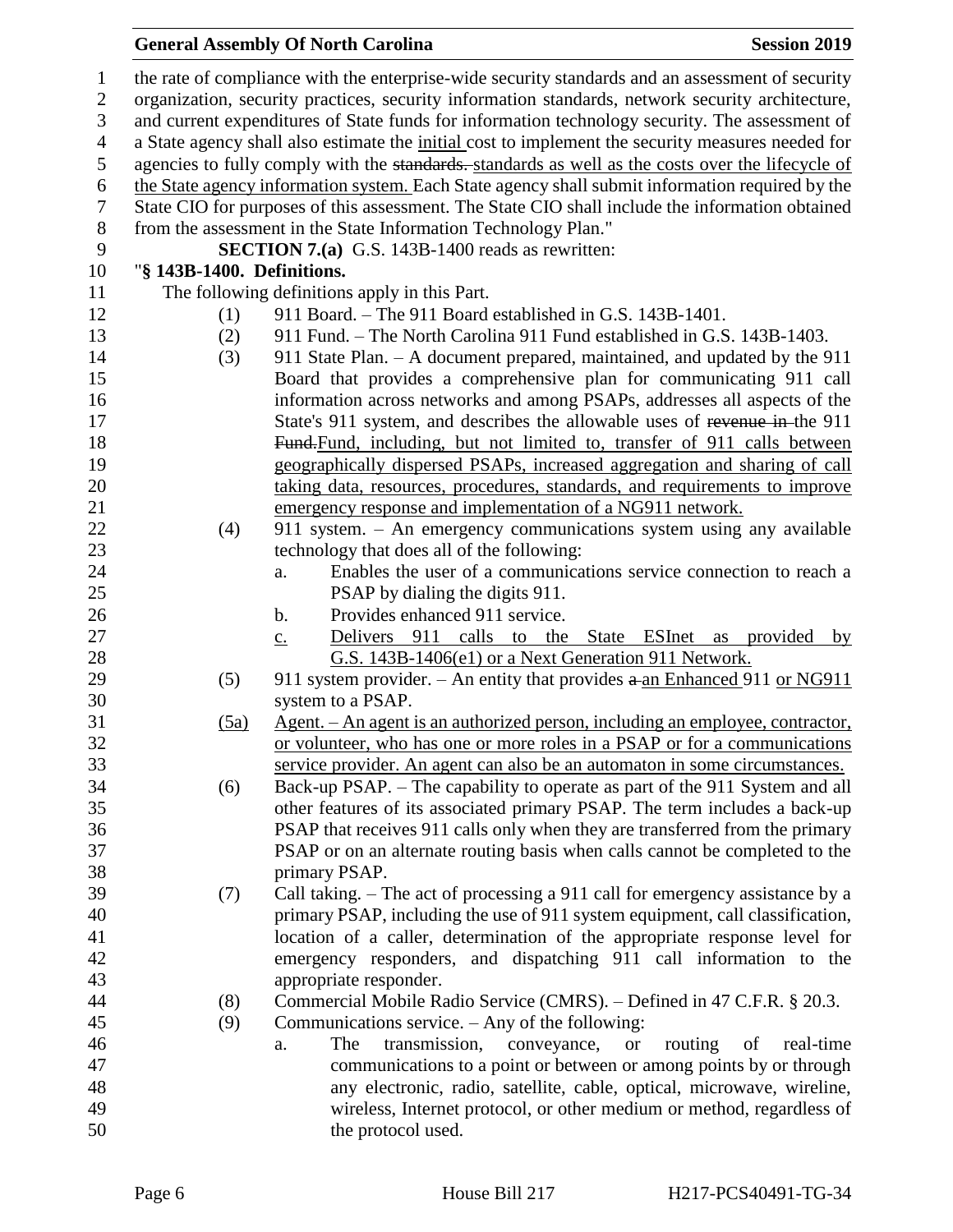|                |       | <b>General Assembly Of North Carolina</b><br><b>Session 2019</b>                      |
|----------------|-------|---------------------------------------------------------------------------------------|
| 1              |       | $\mathbf b$ .<br>The ability to receive and terminate voice calls, text-to-911, short |
| $\mathbf{2}$   |       | message service (SMS) or other messages, videos, data, or other forms                 |
| 3              |       | of communication to, from, and between the public switched                            |
| $\overline{4}$ |       | telephone network, wireless networks, IP-enabled networks, or any                     |
| 5              |       | other communications network.                                                         |
| 6              |       | Interconnected VoIP service.<br>$C_{\bullet}$                                         |
| $\overline{7}$ | (10)  | Communications service connection. - Each telephone number or trunk                   |
| $8\,$          |       | assigned to a residential or commercial subscriber by a communications                |
| 9              |       | service provider, without regard to technology deployed.                              |
| 10             | (11)  | Communications service provider. – An entity that provides communications             |
| 11             |       | service to a subscriber.                                                              |
| 12             | (12)  | CMRS connection. – Each mobile handset telephone number assigned to a                 |
| 13             |       | CMRS subscriber with a place of primary use in North Carolina.                        |
| 14             | (13)  | CMRS provider. - An entity, whether facilities-based or nonfacilities-based,          |
| 15             |       | that is licensed by the Federal Communications Commission to provide                  |
| 16             |       | CMRS or that resells CMRS within North Carolina.                                      |
| 17             | (13a) | <u>Emergency medical dispatch. – The management of requests for emergency</u>         |
| 18             |       | medical assistance by utilizing a system of:                                          |
| 19             |       | A tiered response or priority dispatching of emergency medical<br>$\underline{a}$ .   |
| 20             |       | resources based on the level of medical assistance appropriate for the                |
| 21             |       | victim; and                                                                           |
| 22             |       | Pre-arrival first aid or other medical instructions given by trained<br><u>b.</u>     |
| 23             |       | telecommunicators responsible for receiving 911 calls and dispatching                 |
| 24             |       | emergency response services.                                                          |
| 25             | (14)  | Enhanced 911 service. - Directing a 911 call to an appropriate PSAP by                |
| 26             |       | selective routing or other means based on the geographical location from              |
| 27             |       | which the call originated and providing information defining the approximate          |
| 28             |       | geographic location and the telephone number of a 911 caller, in accordance           |
| 29             |       | with the FCC Order.                                                                   |
| 30             | (15)  | Exchange access facility. $-$ The access from a subscriber's premises to the          |
| 31             |       | telephone system of a service supplier. The term includes service supplier            |
| 32             |       | provided access lines, private branch exchange trunks, and centrex network            |
| 33             |       | access registers, as defined by applicable tariffs approved by the North              |
| 34             |       | Carolina Utilities Commission. The term does not include service supplier             |
| 35             |       | operated telephone pay station lines, Wide<br>owned<br>and<br>Area                    |
| 36             |       | Telecommunications Service (WATS), Foreign Exchange (FX), or incoming                 |
| 37             |       | only lines.                                                                           |
| 38             | (16)  | FCC Order. – The Order of the Federal Communications Commission FCC                   |
| 39             |       | Docket No. 94-102, adopted on December 1, 1997, and any consent decrees,              |
| 40             |       | rules, and regulations adopted by the Federal Communications Commission               |
| 41             |       | pursuant to the Order.                                                                |
| 42             | (17)  | GIS mapping. GIS. - Computerized geographical information that can be used            |
| 43             |       | to assist in locating a person who calls emergency assistance, including              |
| 44             |       | mapping elements such as street centerlines, ortho photography, and oblique           |
| 45             |       | imaging or other imaging, and geospatial call routing to deliver 911 calls to         |
| 46             |       | an appropriate PSAP.                                                                  |
| 47             | (18)  | Interconnected VoIP service. – Defined in 47 C.F.R. § 9.3.                            |
| 48             | (19)  | Local exchange carrier. $-$ An entity that is authorized to provide telephone         |
| 49             |       | exchange service or exchange access in North Carolina.                                |
| 50             | (19a) | <u>Next generation 911 network. – Managed Internet Protocol based networks,</u>       |
| 51             |       | gateways, functional elements, and databases that augment E-911 features and          |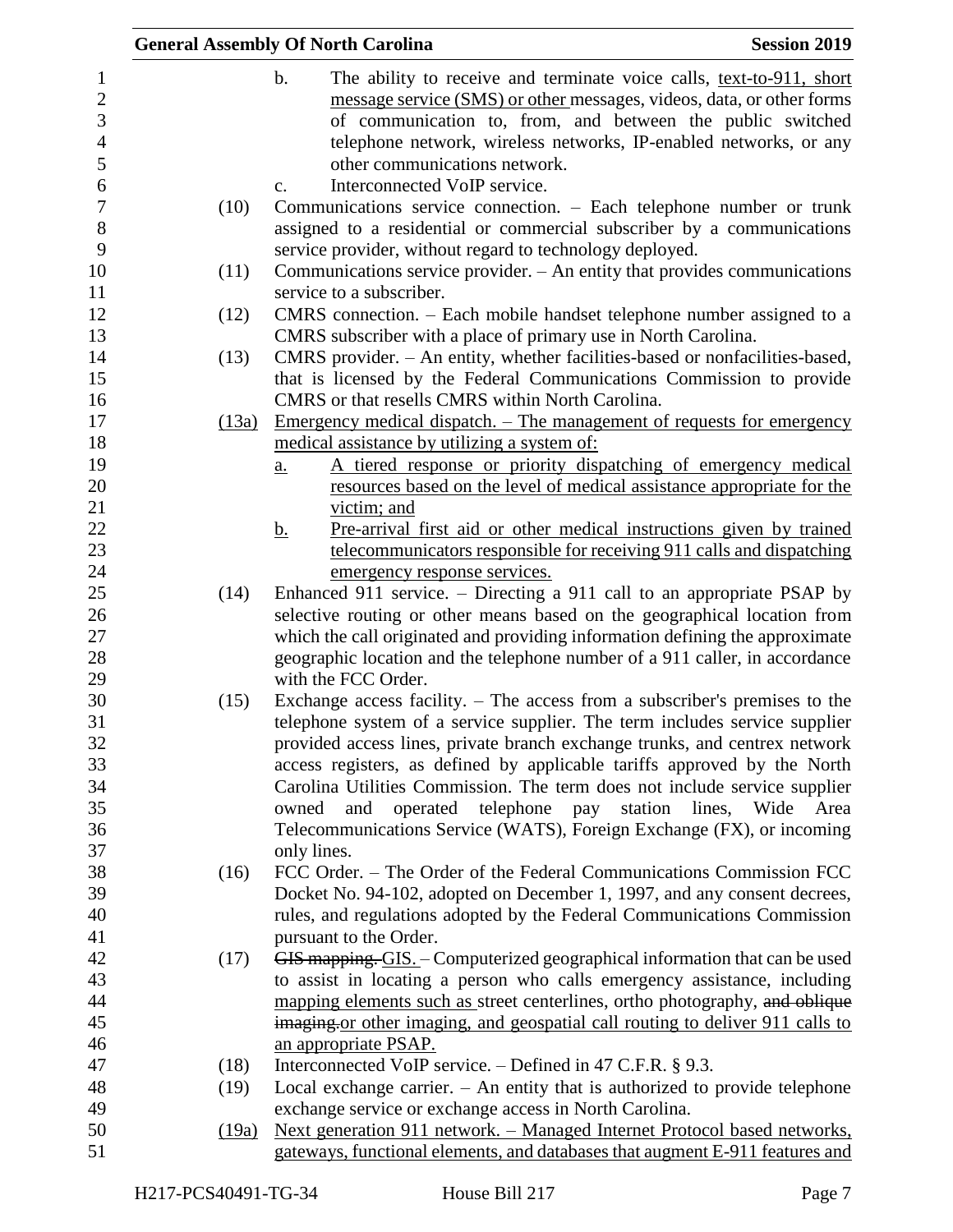|            |       | <b>General Assembly Of North Carolina</b><br><b>Session 2019</b>                                                                                           |
|------------|-------|------------------------------------------------------------------------------------------------------------------------------------------------------------|
|            |       | functions enabling the public to transmit digital information to public safety                                                                             |
|            |       | answering points replacing Enhanced 911, that maintains P.01 for Basic 911                                                                                 |
|            |       | or Enhanced 911 services or NENA i3 Solution standard for NG911 services,                                                                                  |
|            |       | and that includes Emergency Service IP Network (ESInet), GIS,                                                                                              |
|            |       | cybersecurity, and other system components.                                                                                                                |
|            | (20)  | Next generation 911 system. - An IP-enabled-Internet Protocol-enabled                                                                                      |
|            |       | emergency communications system using Internet Protocol, or any other                                                                                      |
|            |       | available technology, to enable enabling the user-public or subscriber of a                                                                                |
|            |       | communications service to reach an appropriate PSAP by sending the digits                                                                                  |
|            |       | 911 via dialing, text, or short message service (SMS), or any other                                                                                        |
|            |       | technological means.                                                                                                                                       |
|            | (21)  | Next generation 911 system provider. $-$ An entity that provides a next                                                                                    |
|            |       | generation or IP-enabled 911 system to a PSAP.                                                                                                             |
|            | (22)  | telecommunications<br>Prepaid<br>wireless<br>service. $-A$<br>wireless                                                                                     |
|            |       | telecommunications service that allows a caller to dial 911 to access the 911                                                                              |
|            |       | system, which service must be paid for in advance and is sold in                                                                                           |
|            |       | predetermined units or dollars of which the number declines with use in a                                                                                  |
|            |       | known amount.                                                                                                                                              |
|            | (23)  | Primary PSAP. – The first point of reception of a 911 call by a public safety                                                                              |
|            |       | answering point.                                                                                                                                           |
|            | (24)  | Proprietary information. - Subscriber lists, technology descriptions, technical                                                                            |
|            |       | information, or trade secrets that are developed, produced, or received                                                                                    |
|            |       | internally by a communications service provider or by a communications                                                                                     |
|            |       | service provider's employees, directors, officers, or agents.                                                                                              |
|            | (25)  | Public safety answering point (PSAP). – The public safety agency that                                                                                      |
|            |       | receives an incoming 911 call and dispatches appropriate public safety                                                                                     |
|            |       | agencies to respond to the call.                                                                                                                           |
|            | (25a) | <u>Regional PSAP. – A primary PSAP operated by or on behalf of two or more</u>                                                                             |
|            |       | counties and any number of municipalities, approved by the Board, for 911                                                                                  |
|            |       | call taking.                                                                                                                                               |
|            | (26)  | Retail transaction. - The sale of prepaid wireless telecommunications service                                                                              |
|            |       | for any purpose other than resale.                                                                                                                         |
|            | (27)  | Service supplier. - An entity that provides exchange telephone service $or$                                                                                |
|            |       | communications service to the public or a telephone subscriber.                                                                                            |
|            | (27a) | State Emergency Services IP (ESInet) Network. - A NG911 network                                                                                            |
|            |       | contracted by the 911 Board to one or more communications service providers                                                                                |
|            |       | for the purpose of securely receiving 911 calls, transferring 911 calls and all                                                                            |
|            |       | associated data, providing centralized network management and security                                                                                     |
|            |       | monitoring, and enabling GIS call routing.                                                                                                                 |
|            | (28)  | Subscriber. - A person who purchases a communications service and is able                                                                                  |
|            |       | to receive it or use it periodically over time.                                                                                                            |
|            | (28a) | Telecommunicator. $- A$ person qualified to provide 911 call taking employed                                                                               |
|            |       | by a PSAP. The term applies to 911 call takers, dispatchers, radio operators,                                                                              |
|            |       | data terminal operators, or any combination of such call taking functions in a                                                                             |
|            |       | PSAP.                                                                                                                                                      |
| $\ldots$ " |       |                                                                                                                                                            |
|            |       | <b>SECTION 7.(b)</b> G.S. 143B-1402 reads as rewritten:                                                                                                    |
|            |       | "§ 143B-1402. Powers and duties of the 911 Board.                                                                                                          |
| (a)        |       | Duties. – The 911 Board has the following powers and duties:                                                                                               |
|            | (1)   | To develop the 911 State Plan. In developing and updating the plan, the 911<br>Board must monitor trends in communications service technology utilized for |
|            |       |                                                                                                                                                            |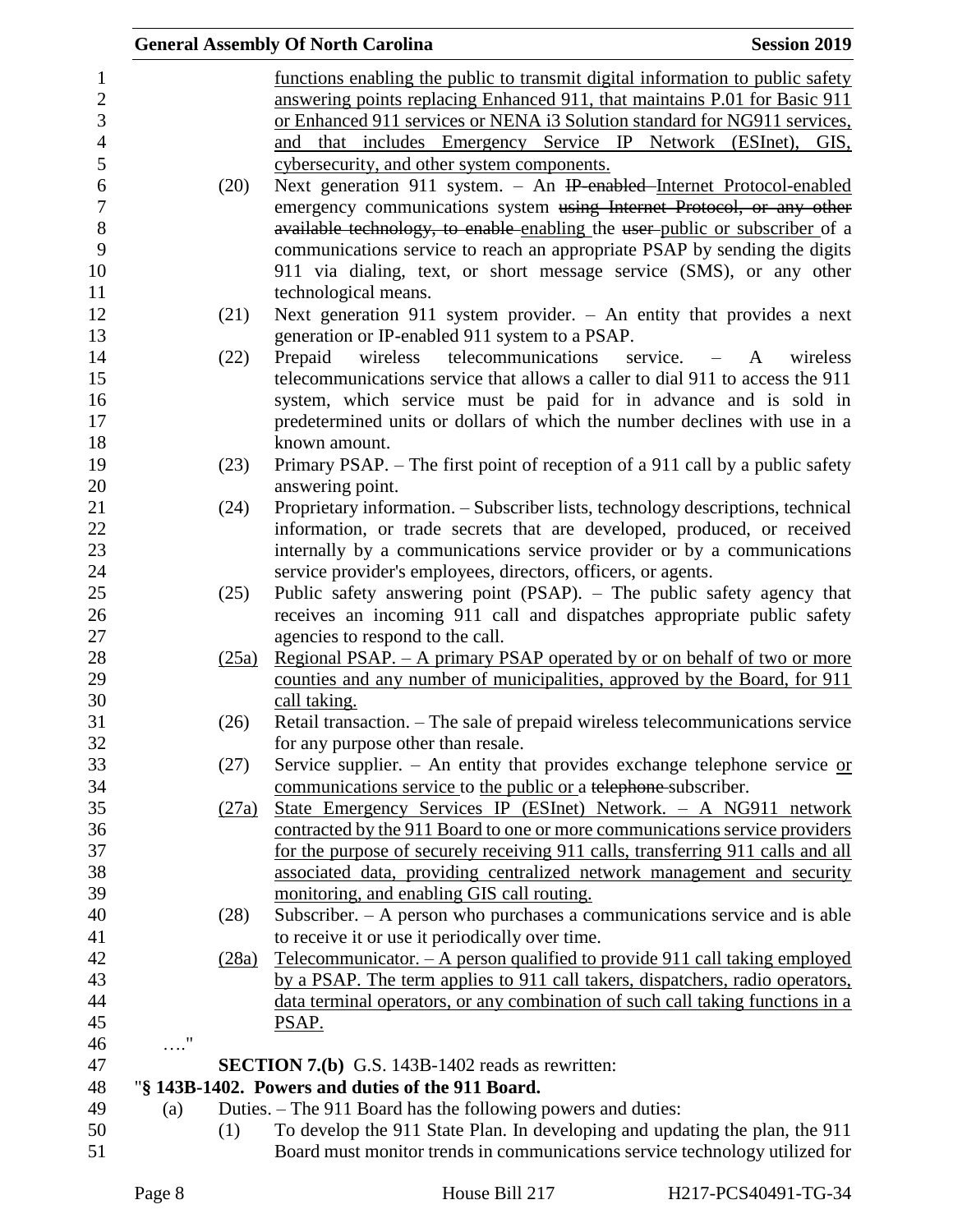|      | <b>General Assembly Of North Carolina</b><br><b>Session 2019</b>                                                                                                                                                                                                                                                                                                             |  |
|------|------------------------------------------------------------------------------------------------------------------------------------------------------------------------------------------------------------------------------------------------------------------------------------------------------------------------------------------------------------------------------|--|
|      | the 911 system and in enhanced 911 service technology, investigate and<br>incorporate GIS mapping and other resources into the plan, ensure individual<br>PSAP plans incorporate a back-up PSAP, PSAP and 911 call routing in an<br>emergency, coordination with State emergency operations including<br>Telecommunicator Emergency Response Taskforce (TERT), and formulate |  |
|      | strategies for the efficient and effective delivery of enhanced 911 service.                                                                                                                                                                                                                                                                                                 |  |
| (2)  | To administer the 911 Fund and the monthly 911 service charge authorized by                                                                                                                                                                                                                                                                                                  |  |
|      | G.S. 143B-1403.                                                                                                                                                                                                                                                                                                                                                              |  |
| (3)  | To distribute revenue in the 911 Fund to CMRS providers and PSAPs in                                                                                                                                                                                                                                                                                                         |  |
|      | accordance with this Part and advise CMRS providers and PSAPs of the<br>requirements for receiving a distribution from the 911 Fund.                                                                                                                                                                                                                                         |  |
| (4)  | To establish cooperative purchasing agreements or other contracts for the                                                                                                                                                                                                                                                                                                    |  |
|      | procurement of goods and services, to establish policies and procedures to                                                                                                                                                                                                                                                                                                   |  |
|      | fund advisory services and training programs including, but not limited to,                                                                                                                                                                                                                                                                                                  |  |
|      | <b>Emergency Medical Dispatch and quality assurance of Emergency Medical</b>                                                                                                                                                                                                                                                                                                 |  |
|      | Dispatch programs for PSAPs, PSAPs as authorized by this Part, to set                                                                                                                                                                                                                                                                                                        |  |
|      | operating standards for PSAPs and back-up PSAPs, PSAPs, including                                                                                                                                                                                                                                                                                                            |  |
|      | telecommunicator training and certification requirements as provided by                                                                                                                                                                                                                                                                                                      |  |
|      | G.S. 143B-1406(f), and to provide funds in accordance with these policies,                                                                                                                                                                                                                                                                                                   |  |
|      | and standards standards subject to the limitations of<br>procedures,                                                                                                                                                                                                                                                                                                         |  |
|      | G.S. 143B-1406.                                                                                                                                                                                                                                                                                                                                                              |  |
| (5)  | To investigate the revenues and expenditures associated with the operation of                                                                                                                                                                                                                                                                                                |  |
|      | a PSAP to ensure compliance with restrictions on the use of amounts                                                                                                                                                                                                                                                                                                          |  |
|      | distributed from the 911 Fund.                                                                                                                                                                                                                                                                                                                                               |  |
| (6)  | To make and enter into contracts and agreements necessary or incidental to                                                                                                                                                                                                                                                                                                   |  |
|      | the performance of its powers and duties under this Part and to use revenue                                                                                                                                                                                                                                                                                                  |  |
|      | available to the 911 Board under G.S. 143B-1404 for administrative expenses                                                                                                                                                                                                                                                                                                  |  |
|      | to pay its obligations under the contracts and agreements.                                                                                                                                                                                                                                                                                                                   |  |
| (7)  | To use funds available to the 911 Board under $G.S. 62-47$ [143B-1407]                                                                                                                                                                                                                                                                                                       |  |
|      | G.S. 143B-1407 to pay its obligations incurred for statewide 911 projects.                                                                                                                                                                                                                                                                                                   |  |
| (8)  | To accept gifts, grants, or other money for the 911 Fund.                                                                                                                                                                                                                                                                                                                    |  |
| (9)  | To undertake its duties in a manner that is competitively and technologically                                                                                                                                                                                                                                                                                                |  |
| (10) | neutral as to all communications service providers.<br>To design, create, or acquire printed or Web-based public education materials                                                                                                                                                                                                                                         |  |
|      | regarding the proper use of 911.                                                                                                                                                                                                                                                                                                                                             |  |
| (11) | To adopt rules to implement this Part. This authority does not include the                                                                                                                                                                                                                                                                                                   |  |
|      | regulation of any enhanced 911 communications service, such as the                                                                                                                                                                                                                                                                                                           |  |
|      | establishment of technical standards for telecommunications communications                                                                                                                                                                                                                                                                                                   |  |
|      | service providers to deliver process 911 voice and data.                                                                                                                                                                                                                                                                                                                     |  |
| (12) | To take other necessary and proper action to implement the provisions of this                                                                                                                                                                                                                                                                                                |  |
|      | Part.                                                                                                                                                                                                                                                                                                                                                                        |  |
| (13) | To collect, manage, and analyze call taking data that is delivered to the State                                                                                                                                                                                                                                                                                              |  |
|      | <b>ESInet for use by the Board in performing call analytics and call routing. Such</b>                                                                                                                                                                                                                                                                                       |  |
|      | data shall be subject to the limitations of G.S. 132-1 et seq., and applicable                                                                                                                                                                                                                                                                                               |  |
|      | federal privacy laws or regulations.                                                                                                                                                                                                                                                                                                                                         |  |
| (14) | To coordinate, adopt, and communicate all necessary technical and                                                                                                                                                                                                                                                                                                            |  |
|      | operational standards and requirements to ensure an effective statewide                                                                                                                                                                                                                                                                                                      |  |
|      | interconnected NG911 network, the State ESInet, including the following:                                                                                                                                                                                                                                                                                                     |  |
|      | NG911 network design specifications;<br>$\underline{a}$ .                                                                                                                                                                                                                                                                                                                    |  |
|      |                                                                                                                                                                                                                                                                                                                                                                              |  |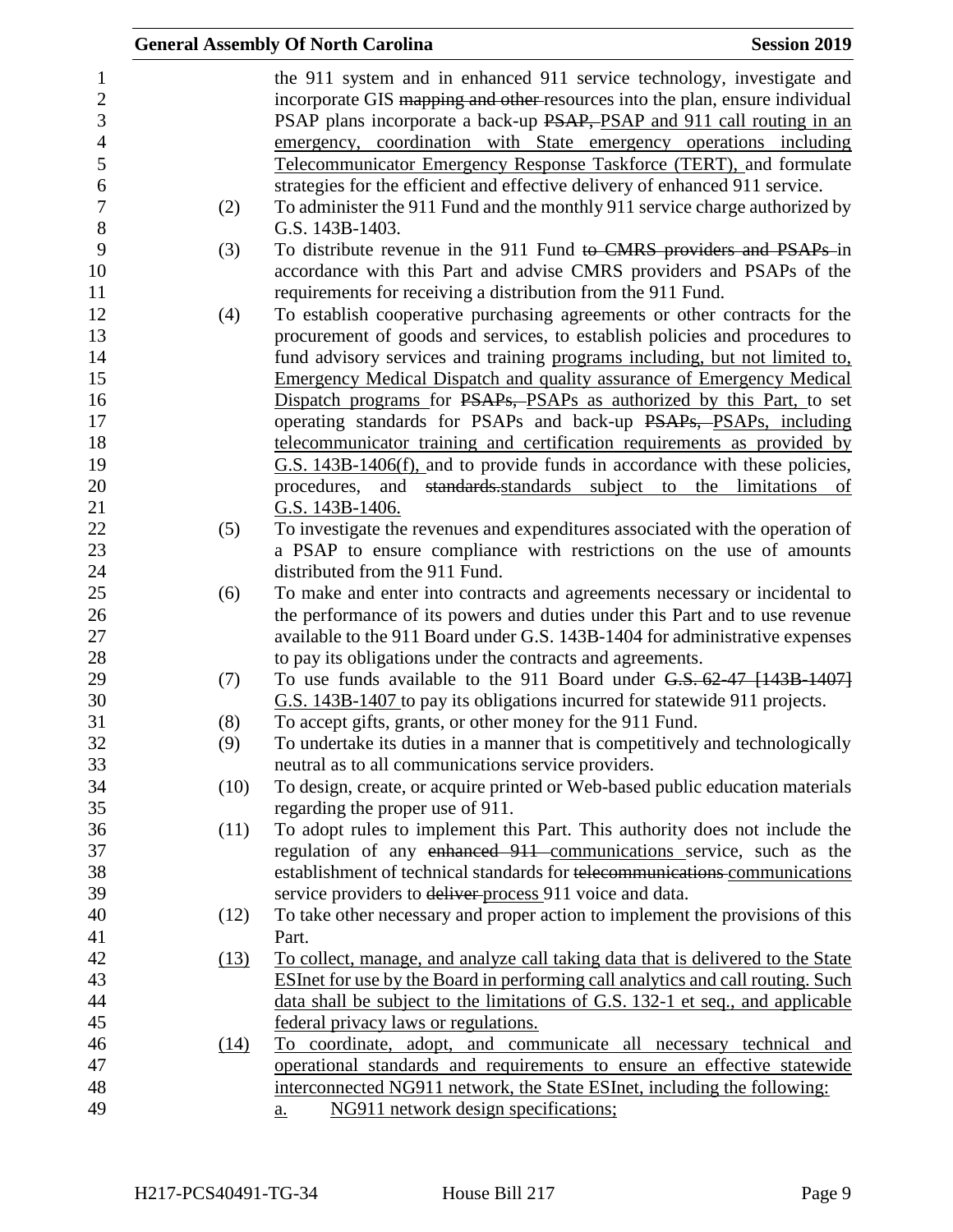|                  |                            | <b>General Assembly Of North Carolina</b>                                                                                                                                            | <b>Session 2019</b>                                                  |
|------------------|----------------------------|--------------------------------------------------------------------------------------------------------------------------------------------------------------------------------------|----------------------------------------------------------------------|
| $\mathbf{1}$     |                            | $\mathbf b$ .                                                                                                                                                                        | 911 call processing standards and requirements including system      |
| $\boldsymbol{2}$ |                            |                                                                                                                                                                                      | networks, PSAP equipment, GIS caller location routing, and database  |
| 3                |                            | requirements;                                                                                                                                                                        |                                                                      |
| $\overline{4}$   |                            | $\underline{c}$ .                                                                                                                                                                    | Performance measures for data services necessary for the purposes of |
| 5                |                            | this Part.                                                                                                                                                                           |                                                                      |
| 6                | (15)                       | To establish and operate a network management center for the State ESInet                                                                                                            |                                                                      |
| 7                |                            | staffed by the Board. The center shall monitor PSAP and communications                                                                                                               |                                                                      |
| 8                |                            | service provider compliance with technical and operational standards,                                                                                                                |                                                                      |
| 9                |                            | requirements, and practices. The center shall monitor the State ESInet                                                                                                               |                                                                      |
| 10               |                            | performance and security testing protocols in coordination with the                                                                                                                  |                                                                      |
| 11               |                            | Department of Information Technology.                                                                                                                                                |                                                                      |
| 12               | (b)                        | Prohibition. - In no event shall the 911 Board or any other State agency construct,                                                                                                  |                                                                      |
| 13               |                            | operate, or own a communications network for the purpose of providing 911 service. The 911                                                                                           |                                                                      |
| 14               |                            | Board may pay private sector vendors for provisioning a communications network for the                                                                                               |                                                                      |
| 15               |                            | purpose of providing citizens access to 911 services and completing call-taking processes                                                                                            |                                                                      |
| 16<br>17         | through one or more PSAPs. |                                                                                                                                                                                      |                                                                      |
| 18               | (c)                        | The Secretary of the Department of Information Technology shall, with the advice of<br>the 911 Board, select an Executive Director of the 911 Board. The Executive Director shall be |                                                                      |
| 19               |                            | the Board's chief administrative officer. The Executive Director shall have appropriate training                                                                                     |                                                                      |
| 20               |                            | and experience to assist the Board in the performance of its duties. The Executive Director shall                                                                                    |                                                                      |
| 21               |                            | be considered the State 911 coordinator for purposes of relevant State and federal law and                                                                                           |                                                                      |
| 22               | program requirements.      |                                                                                                                                                                                      |                                                                      |
| 23               |                            | The Executive Director shall be responsible for managing the work of the Board, including,                                                                                           |                                                                      |
| 24               | but not limited to:        |                                                                                                                                                                                      |                                                                      |
| 25               | (1)                        | Preparing and submitting reports of the Board to the NC General Assembly,                                                                                                            |                                                                      |
| 26               |                            | Governor, and Federal Communications Commission;                                                                                                                                     |                                                                      |
| 27               | (2)                        | Drafting suggested legislation incorporating the Board's findings for                                                                                                                |                                                                      |
| 28               |                            | submission to the General Assembly;                                                                                                                                                  |                                                                      |
| 29               | (3)                        | Administering, directing, and managing the affairs and business of the 911                                                                                                           |                                                                      |
| 30               |                            | Board, and for the supervision of all personnel serving the Board;                                                                                                                   |                                                                      |
| 31               | (4)                        | Contracting with such other persons, including subject matter experts and                                                                                                            |                                                                      |
| 32               |                            | consultants, as deemed necessary; and                                                                                                                                                |                                                                      |
| 33               | (5)                        | Executing the Board's policies, powers, and duties subject to appropriations,                                                                                                        |                                                                      |
| 34               |                            | available funds, and State employment and procurement laws.                                                                                                                          |                                                                      |
| 35<br>36         | (d)                        | The Board may meet in the offices of the Department of Information Technology or<br>in facilities satisfactory for the Board's needs and Public Meeting laws. The Department of      |                                                                      |
| 37               |                            | Information Technology shall provide office space for the Board's staff.                                                                                                             |                                                                      |
| 38               | (e)                        | To execute the powers and duties provided in this Part, the Board shall determine its                                                                                                |                                                                      |
| 39               |                            | policies, procedures, and rules by majority vote of the members of the Board, a quorum having                                                                                        |                                                                      |
| 40               |                            | been established. Once a policy or procedure is determined or a rule is adopted, the Board shall                                                                                     |                                                                      |
| 41               |                            | communicate it to the Executive Director, who shall have the authority to execute the policy,                                                                                        |                                                                      |
| 42               |                            | procedure, or rule of the Board. No individual member of the Board shall have the responsibility                                                                                     |                                                                      |
| 43               |                            | or authority to give operational directives to any employee of the Board other than the Executive                                                                                    |                                                                      |
| 44               | Director."                 |                                                                                                                                                                                      |                                                                      |
| 45               |                            | <b>SECTION 7.(c)</b> G.S. 143B-1403 reads as rewritten:                                                                                                                              |                                                                      |
| 46               |                            | "§ 143B-1403. Service charge for 911 service.                                                                                                                                        |                                                                      |
| 47               | (a)                        | Charge Imposed. $-$ A monthly 911 service charge is imposed on each active                                                                                                           |                                                                      |
| 48               |                            | communications service connection that provides access to the 911 system through a voice                                                                                             |                                                                      |
| 49               |                            | communications service. The service charge for service other than prepaid wireless                                                                                                   |                                                                      |
| 50               |                            | telecommunications service is seventy cents (70 $\varphi$ ) or a lower amount set by the 911 Board under                                                                             |                                                                      |
| 51               |                            | subsection (d) of this section. The service charge is payable by the subscriber to the provider of                                                                                   |                                                                      |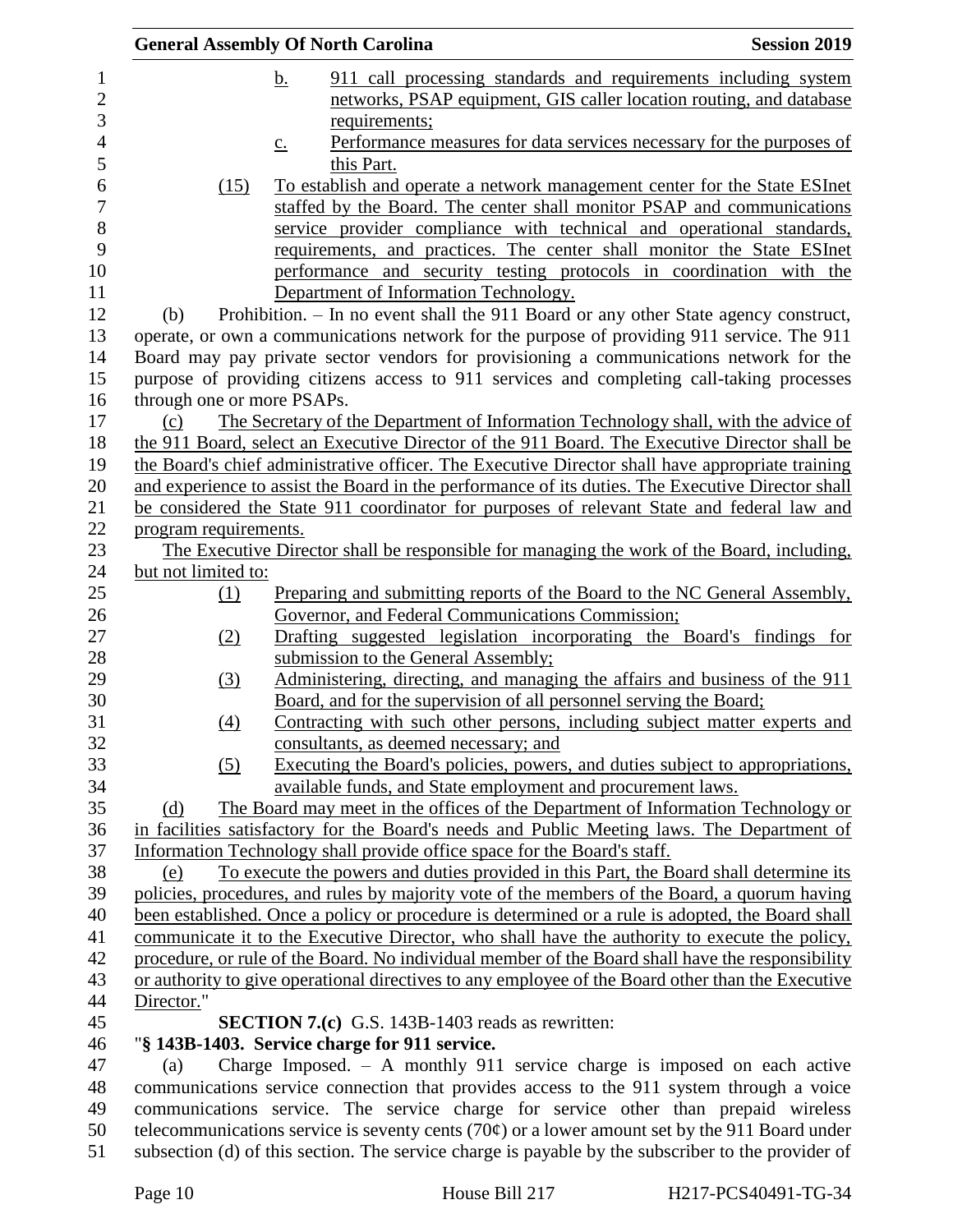#### **General Assembly Of North Carolina Session 2019 Session 2019**

 the voice communications service. The provider may list the service charge separately from other charges on the bill. Partial payments made by a subscriber are applied first to the amount the subscriber owes the provider for the voice communications service. If a subscriber is capable of making more than one simultaneous outbound 911 call though its communications service connections, then the total number of 911 service charges billed to the subscriber shall be (i) for CMRS providers, an amount equal to the number of CMRS connections and (ii) for all other communications service providers, an amount equal to the total number of simultaneous outbound 911 calls the subscriber can make using the North Carolina telephone numbers or trunks billed to their account.

 (b) Prepaid Wireless. – A 911 service charge is imposed on each retail purchase of 11 prepaid wireless telecommunications service occurring in this State of seventy cents (70 $\varphi$ ) for each retail transaction of prepaid wireless telecommunications service or a lower amount set as provided by subsection (d) of this section. The service charge is collected and remitted as provided in G.S. 143B-1414.

 (c) Remittance to 911 Board. – A communications service provider must remit the service charges collected by it under subsection (a) of this section to the 911 Board. The provider must remit the collected service charges by the end of the calendar month following the month the provider received the charges from its subscribers. A provider may deduct and retain from the service charges it receives from its subscribers and remits to the 911 Board an administrative allowance equal to the greater of one percent (1%) of the amount of service charges remitted or fifty dollars (\$50.00) a month.

22 (d) Adjustment of Charge. – The 911 Board must monitor the revenues generated by the service charges imposed by this section. If the 911 Board determines that the rates produce 24 revenue that exceeds or is less than the amount needed, the 911 Board may adjust the rates. The rates must ensure full cost recovery for communications service providers and for primary PSAPs 26 over a reasonable period of time. The 911 Board must set the service charge for prepaid wireless telecommunications service at the same rate as the monthly service charge for nonprepaid service. A change in the rate becomes effective only on July 1. The 911 Board must notify providers of a change in the rates at least 90 days before the change becomes effective. The 911 Board must notify the Department of Revenue of a change in the rate for prepaid wireless telecommunications service at least 90 days before the change becomes effective. The Department of Revenue must provide notice of a change in the rate for prepaid wireless telecommunications service at least 45 days before the change becomes effective only on the Department's Web site. The revenues must:

- 
- 
- (1) Ensure full cost recovery for communications service providers over a reasonable period of time; and
- (2) Fund allocations under G.S. 143B-1404 of this Part for monthly distributions to primary PSAPs and for the State ESInet.
- …."

**SECTION 7.(d)** G.S. 143B-1404 reads as rewritten:

"**§ 143B-1404. 911 Fund.**

 (a) Fund. – The 911 Fund is created as an interest-bearing special revenue fund within the State treasury. The 911 Board administers the Fund. The 911 Board must credit to the 911 44 Fund all revenues remitted to it from the service charge imposed by G.S. 143B-1403 on communications service connections in the State. G.S. 143B-1403. Revenue in the Fund may only be used as provided in this Part.

 (b) Allocation of Revenues. – The 911 Board may deduct and retain for its administrative expenses a percentage of the total service charges remitted to it under G.S. 143B-1403 for deposit 49 in the 911 Fund. The percentage may not exceed two-three and one-half percent  $(2\%)$ . (3.5%). The percentage is one percent (1%) unless the 911 Board sets the percentage at a different amount. The 911 Board must monitor the amount of funds required to meet its financial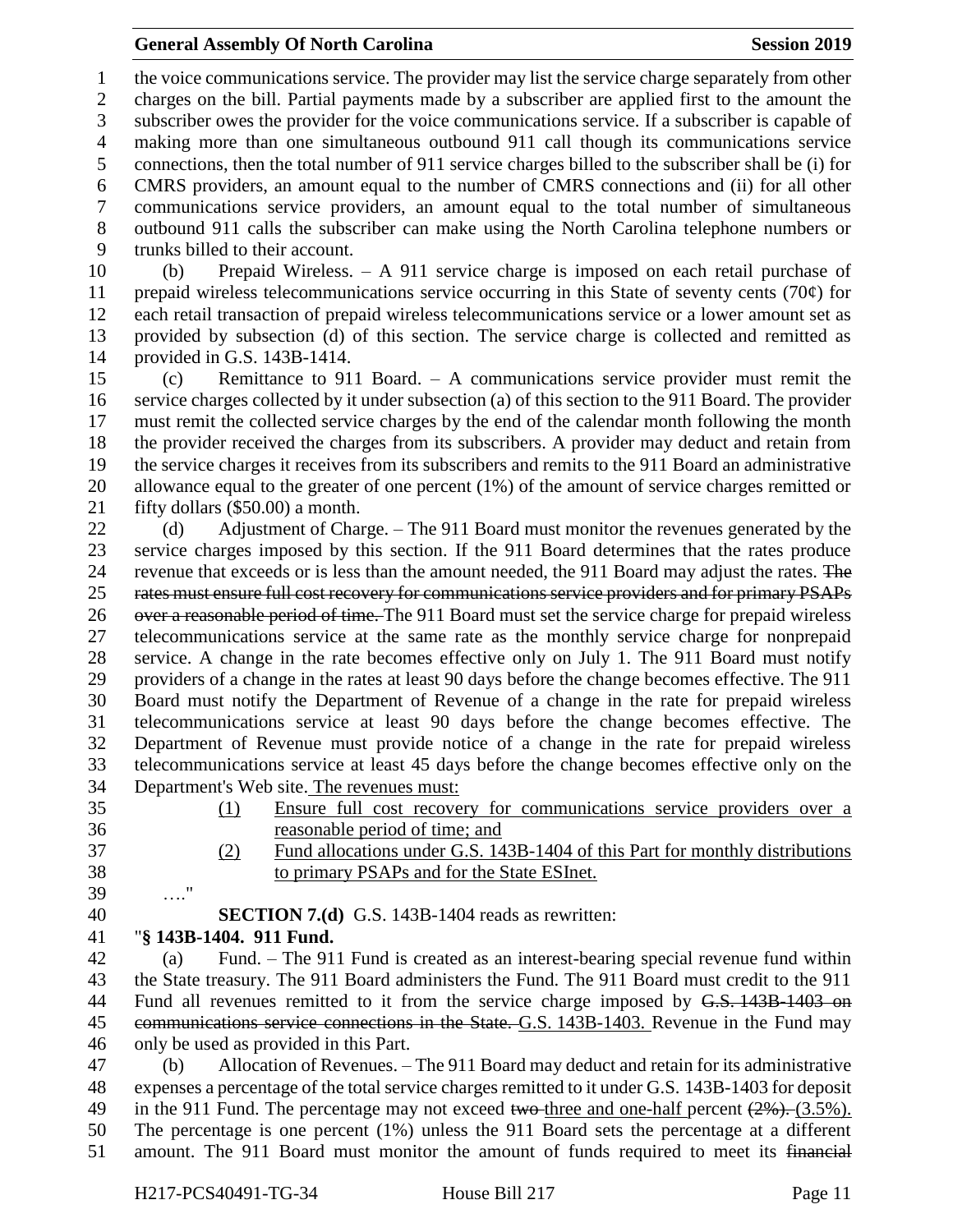## **General Assembly Of North Carolina Session 2019**

| 1              |                                                                                                         | commitment to provide technical assistance to primary PSAPs duties under this Part and set the |  |  |  |
|----------------|---------------------------------------------------------------------------------------------------------|------------------------------------------------------------------------------------------------|--|--|--|
| 2              |                                                                                                         | rate at an amount that enables the 911 Board to meet this commitment. The 911 Board must       |  |  |  |
| 3              | allocate ten percent $(10\%)$ a minimum of fifteen percent $(15\%)$ of the total service charges to the |                                                                                                |  |  |  |
| $\overline{4}$ | Next Generation 911 Reserve Fund to be administered as provided in G.S. 143B-1407. The 911              |                                                                                                |  |  |  |
| 5              |                                                                                                         | Board must allocate a minimum of five percent (5%) of the total service charges to the PSAP    |  |  |  |
| 6              |                                                                                                         | Grant and Statewide Projects Account to be administered as provided in G.S. 143B-1407. The     |  |  |  |
| $\tau$         |                                                                                                         | remaining revenues remitted to the 911 Board for deposit in the 911 Fund are allocated as      |  |  |  |
| $8\,$          |                                                                                                         | follows: for distribution to the primary PSAPs, CMRS providers, or the Accounts established in |  |  |  |
| 9              | G.S. 143B-1407.                                                                                         |                                                                                                |  |  |  |
| 10             | $\leftrightarrow$                                                                                       | A percentage of the funds remitted by CMRS providers, other than the funds                     |  |  |  |
| 11             |                                                                                                         | remitted by the Department of Revenue from prepaid wireless                                    |  |  |  |
| 12             |                                                                                                         | telecommunications service, to the 911 Fund are allocated for reimbursements                   |  |  |  |
| 13             |                                                                                                         | to CMRS providers pursuant to G.S. 143B-1405.                                                  |  |  |  |
| 14             | (2)                                                                                                     | A percentage of the funds remitted by CMRS providers, all funds remitted by                    |  |  |  |
| 15             |                                                                                                         | the Department of Revenue from prepaid wireless telecommunications                             |  |  |  |
| 16             |                                                                                                         | service, and all funds remitted by all other communications service providers                  |  |  |  |
| 17             |                                                                                                         | are allocated for monthly distributions to primary PSAPs pursuant to                           |  |  |  |
| 18             |                                                                                                         | G.S. 143B-1406 and grants to PSAPs pursuant to G.S. 143B-1407.                                 |  |  |  |
| 19             | $\left(3\right)$                                                                                        | The percentage of the funds remitted by CMRS providers allocated to CMRS                       |  |  |  |
| 20             |                                                                                                         | providers and PSAPs shall be set by the 911 Board and may be adjusted by                       |  |  |  |
| 21             |                                                                                                         | the 911 Board as necessary to ensure full cost recovery for CMRS providers                     |  |  |  |
| 22             |                                                                                                         | and, to the extent there are excess funds, for distributions to primary PSAPs.                 |  |  |  |
| 23             | $\ldots$ "                                                                                              |                                                                                                |  |  |  |
| 24             |                                                                                                         | <b>SECTION 7.(e)</b> G.S. 143B-1405 reads as rewritten:                                        |  |  |  |
| 25             |                                                                                                         | "§ 143B-1405. Fund distribution to CMRS providers.                                             |  |  |  |
| 26             | (a)                                                                                                     | Distribution. - CMRS providers are eligible for reimbursement from the 911 Fund                |  |  |  |
| 27             |                                                                                                         | for the actual costs incurred by the CMRS providers in complying with the requirements of      |  |  |  |
| 28             |                                                                                                         | enhanced 911 service. Costs of complying may include costs incurred for designing, upgrading,  |  |  |  |
| 29             |                                                                                                         | purchasing, leasing, programming, installing, testing, or maintaining all necessary data,      |  |  |  |
| 30             |                                                                                                         | hardware, and software required to provide 911 communications service as well as the recurring |  |  |  |
| 31             |                                                                                                         | and nonrecurring costs of providing the service. To obtain reimbursement, a CMRS provider      |  |  |  |
| 32             |                                                                                                         | must comply with all of the following:                                                         |  |  |  |
| 33             | (1)                                                                                                     | Invoices must be sworn.                                                                        |  |  |  |
| 34             | (2)                                                                                                     | All costs and expenses must be commercially reasonable.                                        |  |  |  |
| 35             | (3)                                                                                                     | All invoices for reimbursement must be related to compliance with the                          |  |  |  |
| 36             |                                                                                                         | requirements of enhanced 911 service.                                                          |  |  |  |
| 37             | (4)                                                                                                     | Prior approval must be obtained from the 911 Board for all invoices for                        |  |  |  |
| 38             |                                                                                                         | payment of costs that exceed the lesser of:                                                    |  |  |  |
| 39             |                                                                                                         | One hundred percent (100%) of the eligible costs allowed under this<br>a.                      |  |  |  |
| 40             |                                                                                                         | section.                                                                                       |  |  |  |
| 41             |                                                                                                         | One hundred twenty-five percent (125%) of the service charges<br>b.                            |  |  |  |
| 42             |                                                                                                         | remitted to the 911 Board by the CMRS provider.                                                |  |  |  |
| 43             | (5)                                                                                                     | A CMRS provider may request reimbursement by presenting a request to the                       |  |  |  |
| 44             |                                                                                                         | Board not later than six months prior to the end of the Board's fiscal year and                |  |  |  |
| 45             |                                                                                                         | identifying the provider's anticipated qualified expenses for reimbursement                    |  |  |  |
| 46             |                                                                                                         | during the Board's next fiscal year.                                                           |  |  |  |
| 47             | (b)                                                                                                     | Payment Carryforward. - If the total amount of invoices submitted to the 911 Board             |  |  |  |
| 48             |                                                                                                         | and approved for payment in a month exceeds the amount available from the 911 Fund for         |  |  |  |
| 49             | reimbursements to CMRS providers, the amount payable to each CMRS provider is reduced                   |                                                                                                |  |  |  |

proportionately so that the amount paid does not exceed the amount available for payment. The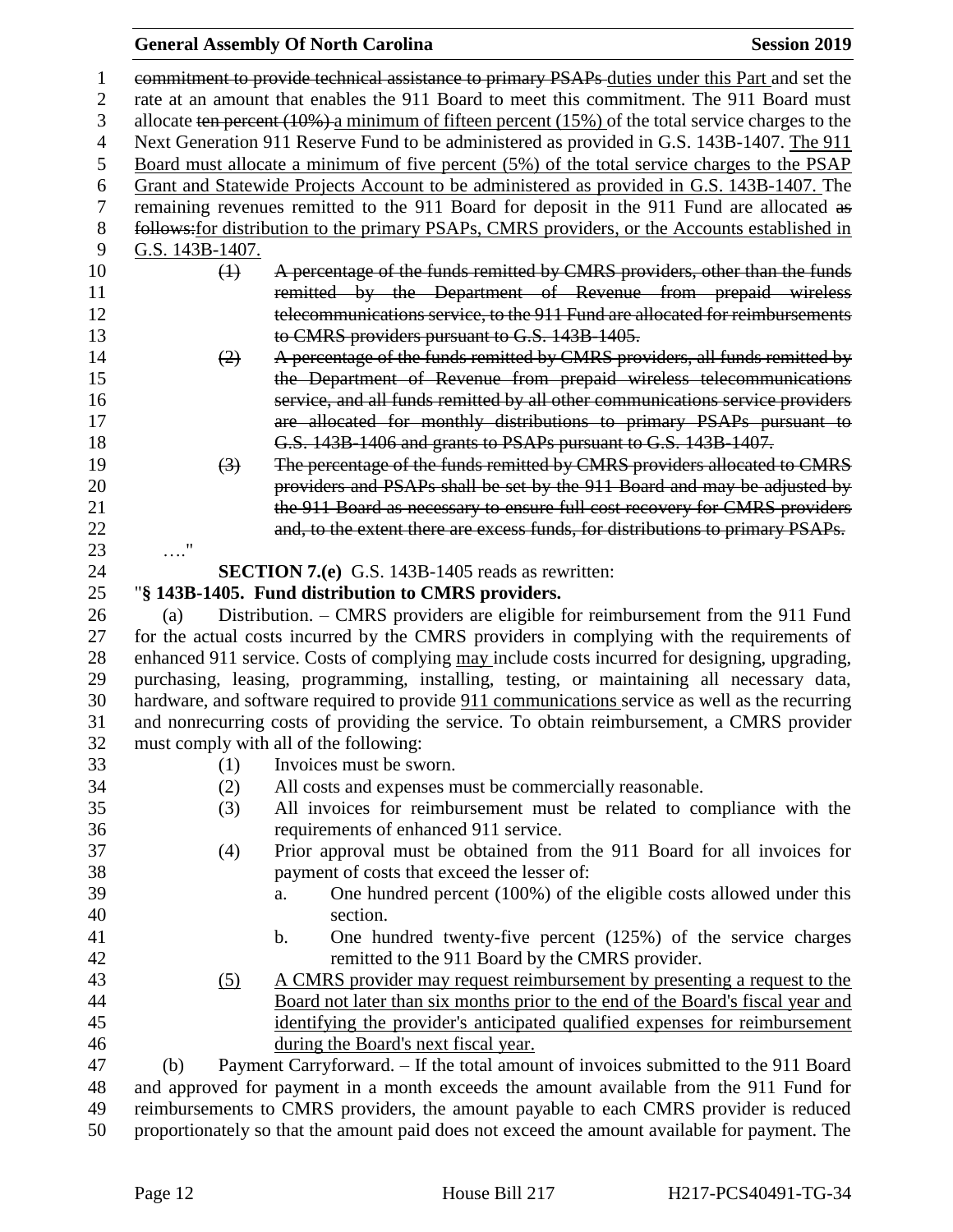| $\mathbf{1}$   |            | balance of the payment is deferred to the following month. A deferred payment accrues interest     |
|----------------|------------|----------------------------------------------------------------------------------------------------|
| $\overline{2}$ |            | at a rate equal to the rate earned by the 911 Fund until it is paid.                               |
| 3              | (c)        | <b>PSAP Grant and Statewide Project Reallocation.</b> – If the amount of reimbursements            |
| $\overline{4}$ |            | to CMRS providers approved budgeted by the 911 Board for a fiscal year is less than exceeds the    |
| 5              |            | amount of funds allocated disbursed for reimbursements to CMRS providers for that fiscal year,     |
| 6              |            | the 911 Board may reallocate part of the excess amount to the PSAP Grant and Statewide 911         |
| 7              |            | Projects Account-Accounts established under G.S. 143B-1407. The 911 Board may reallocate           |
| $8\,$          |            | funds under this subsection only once each calendar year and may do so only within the             |
| 9              |            | three-month period that follows the end of the fiscal year. If the 911 Board reallocates more than |
| 10             |            | a total of three million dollars (\$3,000,000) to the PSAP Grant and Statewide 911 Projects        |
| 11             |            | Account in a calendar year, it must consider reducing the amount of the service charge in          |
| 12             |            | G.S. 143B-1404 to reflect more accurately the underlying costs of providing 911 system services.   |
| 13             |            | The 911 Board must make the following findings before it reallocates funds to the PSAP             |
| 14             |            | Grant and Statewide 911 Projects Account: Accounts established under G.S. 143B-1407:               |
| 15             | (1)        | There is a critical need for additional funding for PSAPs in rural or high-cost                    |
| 16             |            | areas to and ensure that enhanced 911-NG911 service is deployed throughout                         |
| 17             |            | the State.                                                                                         |
| 18             | (2)        | The reallocation will not impair cost recovery by CMRS providers.                                  |
| 19             | (3)        | The reallocation will not result in the insolvency of the 911 Fund."                               |
| 20             |            | <b>SECTION 7.(f)</b> G.S. 143B-1406 reads as rewritten:                                            |
| 21             |            | "§ 143B-1406. Fund distribution to PSAPs.                                                          |
| 22             | (a)        | Monthly Distribution. – The 911 Board must make monthly distributions to primary                   |
| 23             |            | PSAPs from the amount allocated to the 911 Fund for PSAPs. Fund. A PSAP is not eligible for        |
| 24             |            | a distribution under this section unless it complies with the requirements of this Part, provides  |
| 25             |            | enhanced 911 service, and received distributions from the 911 Board in the 2008-2009 fiscal        |
| 26             |            | year. The Board may reduce, suspend, or terminate distributions under this subsection if a PSAP    |
| 27             |            | does not comply with the requirements of this Part. The Board must comply with all of the          |
| 28             | following: |                                                                                                    |
| 29             |            |                                                                                                    |
| 30             | (3)        | Formula. – The funding formula established by the Board must consider all of                       |
| 31             |            | the following:                                                                                     |
| 32             |            | The population of the area served by a PSAP.<br>a.                                                 |
| 33             |            | PSAP reports and budgets, disbursement histories, and historical costs.<br>b.                      |
| 34             |            | PSAP operations, 911 technologies used by the PSAP, compliance<br>c.                               |
| 35             |            | with operating standards of the 911 Board, level of service a PSAP                                 |
| 36             |            | delivers dispatching fire, emergency medical services, law                                         |
| 37             |            | enforcement, and Emergency Medical Dispatch.                                                       |
| 38             |            | The tier designation of the county in which the PSAP is located as<br>d.                           |
| 39             |            | designated in G.S. 143B-437.08.                                                                    |
| 40             |            | Any interlocal government funding agreement to operate a regional<br>e.                            |
| 41             |            | PSAP, or between a primary PSAP and a secondary PSAP, if the                                       |
| 42             |            | secondary PSAP was in existence as of June 1, 2010, receives funding                               |
| 43             |            | under the agreement, and is within the service area of the primary                                 |
| 44             |            | PSAP.                                                                                              |
| 45             |            | Any expenditure authorized by the 911 Board for statewide 911<br>e1.                               |
| 46             |            | projects or the next generation 911 system.                                                        |
| 47             |            | f.<br>Any other information the Board considers relevant.                                          |
| 48             |            |                                                                                                    |
| 49             | (b)        | Percentage Designations. - The 911 Board must determine how revenue that is                        |
| 50             |            | allocated to the 911 Fund for distribution to primary PSAPs and is not needed to make the base     |

amount distribution required by subdivision (a)(1) of this section is to be used. The 911 Board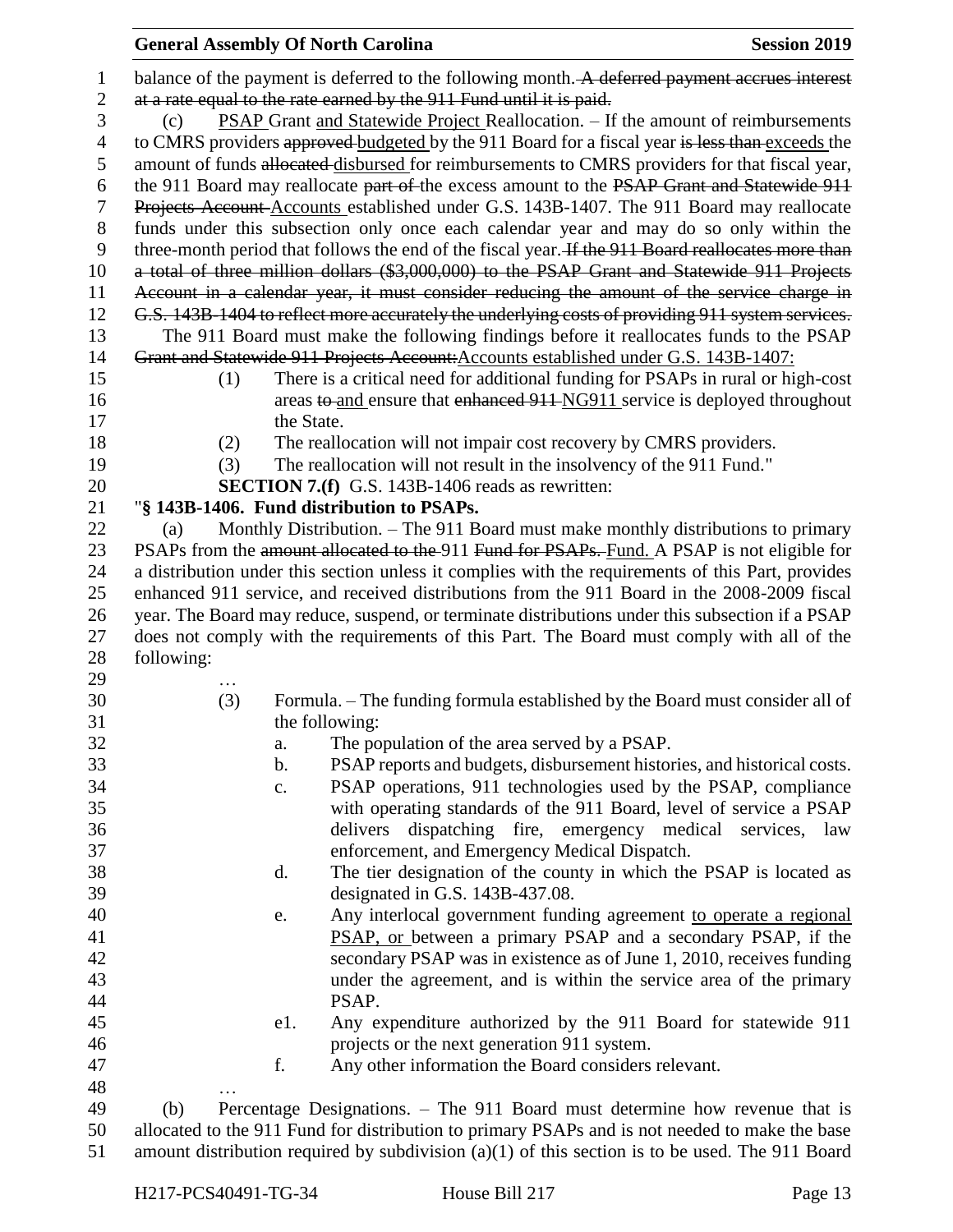#### **General Assembly Of North Carolina Session 2019 Session 2019**

 must designate a percentage of the remaining funds to be distributed to primary PSAPs on a per 2 capita basis and a percentage to be allocated to the PSAP Grant Account Accounts established in G.S. 143B-1407. If the 911 Board does not designate an amount to be allocated to the PSAP 4 Grant Account, such Accounts, the 911 Board must distribute all of the remaining funds to regional or primary PSAPs on a per capita basis. The 911 Board may not change the percentage designation more than once each fiscal year. (c) Carryforward. – A PSAP may carry forward distributions for eligible expenditures for capital outlay, capital improvements, or equipment replacement. Amounts carried forward to the next fiscal year from distributions made by the 911 Board may not be used to lower the distributions in subsection (a) of this section unless the amount is greater than twenty percent (20%) of the average yearly amount distributed to the PSAP in the prior two years. replacement if shown pursuant to subsection (f) of this section. The 911 Board may allow a PSAP to carry forward a greater amount without changing the PSAP's distribution. Amounts carried forward to the next fiscal year from distributions made by the 911 Board may not be used to lower the distributions in subsection (a) of this section unless: (1) The amount is greater than twenty percent (20%) of the average yearly amount distributed to the PSAP in the prior two years; or (2) The amount in subsection (a) of this section is modified based upon the Board's expenditures for statewide 911 projects or the PSAP's migration to a next generation 911 network. 21 (d) Use of Funds. – A PSAP that receives a distribution from the 911 Fund may not use the amount received to pay for the lease or purchase of real estate, cosmetic remodeling of emergency dispatch centers, hiring or compensating telecommunicators, or the purchase of mobile communications vehicles, ambulances, fire engines, or other emergency vehicles. Distributions received by a PSAP may be used only to pay for the following: 26 (1) The lease, purchase, or maintenance of: a. Emergency telephone equipment, including necessary computer hardware, software, and database provisioning. 29 b. Addressing. Addressing, provided that addressing shall not be paid following the earlier of July 1, 2021, or compliance with G.S. 143B-1406(e1). c. Telecommunicator furniture. d. Dispatch equipment located exclusively within a building where a PSAP or back-up PSAP is located, excluding the costs of base station transmitters, towers, microwave links, and antennae used to dispatch emergency call information from the PSAP or back-up PSAP. e. Emergency medical, fire, and law enforcement pre-arrival instruction software.  $(2)$  The nonrecurring costs of establishing a 911 system. (3) Expenditures for in-State training of 911 personnel regarding the maintenance and operation of the 911 system. Allowable training expenses include the cost of transportation, lodging, instructors, certifications, improvement programs, quality assurance training, training associated with call taking, and emergency medical, fire, or law enforcement procedures, and training specific to managing a PSAP or supervising PSAP staff. Training outside the State is not an eligible expenditure unless the training is unavailable in the State or the PSAP documents that the training costs are less if received out-of-state. Training specific to the receipt of 911 calls is allowed only for intake and related call taking quality assurance and improvement. Instructor certification costs and course required prerequisites, including physicals, psychological exams, and drug testing, are not allowable expenditures.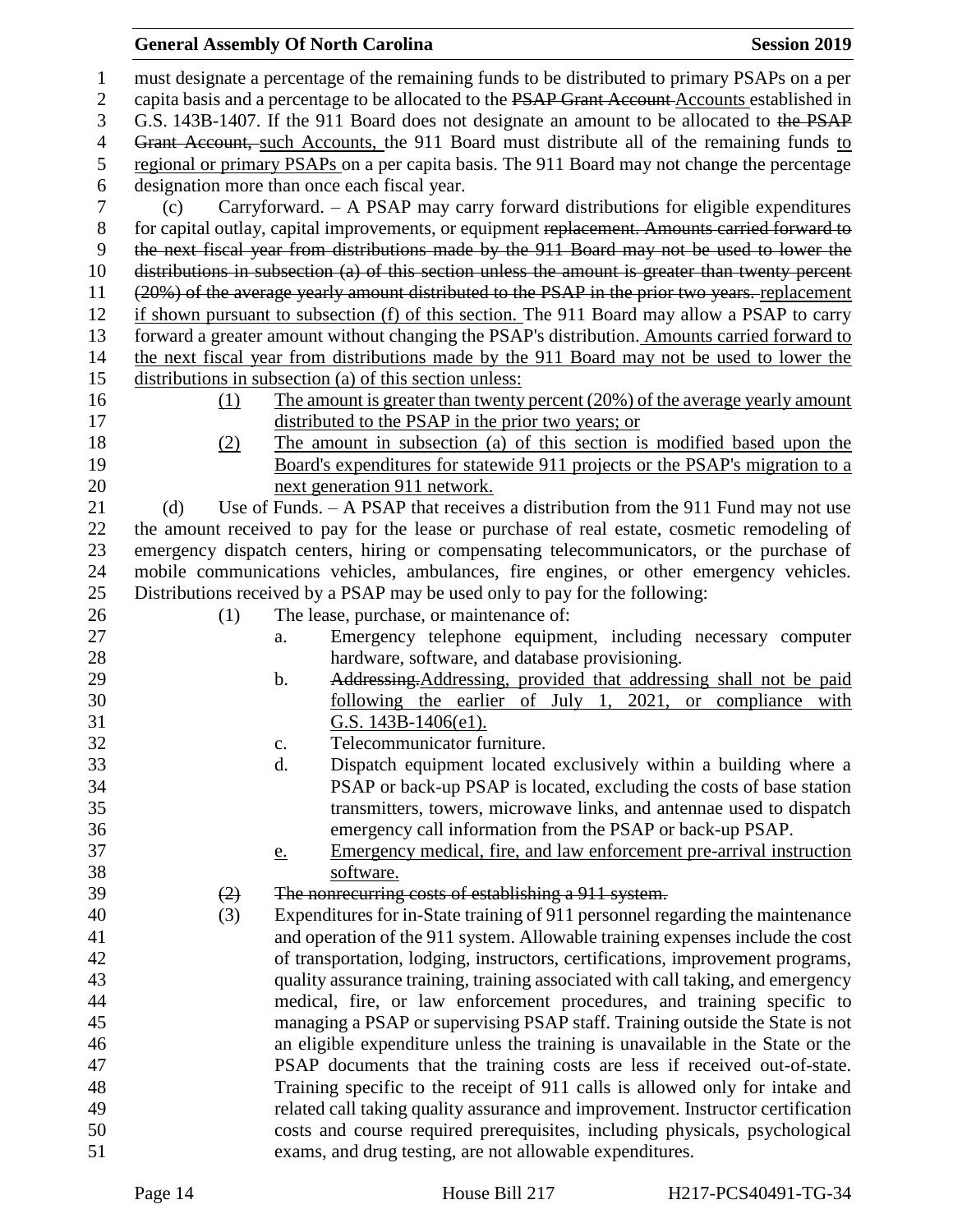|     |      | <b>General Assembly Of North Carolina</b>                                                     | <b>Session 2019</b> |
|-----|------|-----------------------------------------------------------------------------------------------|---------------------|
|     | (4)  | Charges associated with the service supplier's 911 service and other service                  |                     |
|     |      | supplier recurring charges. The PSAP providing 911 service is responsible to                  |                     |
|     |      | the communications service provider for all 911 installation, service,                        |                     |
|     |      | equipment, operation, and maintenance charges owed to the communications                      |                     |
|     |      | service provider. A PSAP may contract with a communications service                           |                     |
|     |      | provider on terms agreed to by the PSAP and the provider. Service supplier                    |                     |
|     |      | 911 service and other recurring charges supplanted by the State ESInet costs                  |                     |
|     |      | paid by the Board shall not be paid from distributions to PSAPs following the                 |                     |
|     |      | earlier of July 1, 2021, or compliance with G.S. 143B-1406(e1).                               |                     |
| (e) |      | Local Fund. – The fiscal officer of a PSAP to whom a distribution is made under this          |                     |
|     |      | section must deposit the funds in a special revenue fund, as defined in G.S. $159-26(b)(2)$ , |                     |
|     |      | designated as the Emergency Telephone System Fund. The fiscal officer may invest money in     |                     |
|     |      | the Fund in the same manner that other money of the local government may be invested. Income  |                     |
|     |      | earned from the invested money in the Emergency Telephone System Fund must be credited to     |                     |
|     |      | the Fund. Revenue deposited into the Fund must be used only as permitted in this section.     |                     |
|     | (e1) | State NG911 Emergency Service IP Network (ESInet). -                                          |                     |
|     | (1)  | No later than July 1, 2021, the Board and local governments operating primary                 |                     |
|     |      | PSAPs shall develop and fully implement NG911 transition plans to migrate                     |                     |
|     |      | PSAPs to the State ESInet. To the extent practicable, the migration of PSAPs                  |                     |
|     |      | will be implemented on a sequential region-by-region basis for those PSAPs                    |                     |
|     |      | served by each legacy 911 selective router. The Board may extend the                          |                     |
|     |      | implementation date for a primary PSAP for good cause. For purposes of this                   |                     |
|     |      | section, "good cause" means an event or events reasonably beyond the ability                  |                     |
|     |      | of the Board to anticipate or control.                                                        |                     |
|     | (2)  | All communications service providers required to provide access to 911                        |                     |
|     |      | service shall route the 911 calls of their subscribers to ESInet points of                    |                     |
|     |      | interconnection designated by the Board. The Board shall identify points of                   |                     |
|     |      | interconnection no later than July 1, 2019. The Board shall establish ESInet                  |                     |
|     |      | points of interconnection in a manner that minimizes cost to the                              |                     |
|     |      | communications service providers to the extent practicable while still                        |                     |
|     |      | achieving necessary 911 service and ESInet objectives.                                        |                     |
|     | (3)  | The State ESInet service provider shall receive the 911 calls delivered by the                |                     |
|     |      | communications service provider at the designated ESInet points of                            |                     |
|     |      | interconnection and deliver the calls to the appropriate PSAP. The State                      |                     |
|     |      | ESInet service provider shall not charge a communications service provider                    |                     |
|     |      | to connect to the State ESInet point of interconnection nor for the delivery of               |                     |
|     |      | the 911 calls to the PSAP.                                                                    |                     |
| (f) |      | Compliance. – A PSAP, or the governing entity of a PSAP, must comply with all of              |                     |
|     |      | the following in order to receive a distribution under this section:                          |                     |
|     |      |                                                                                               |                     |
|     | (4a) | On or before July 1, 2019, each primary PSAP dispatching emergency medical                    |                     |
|     |      | services shall develop policies and procedures for implementing an                            |                     |
|     |      | <b>Emergency Medical Dispatch program approved by the Office of Emergency</b>                 |                     |
|     |      | Medical Services. Emergency medical dispatch instructions must be offered                     |                     |
|     |      | by a telecommunicator who has completed an emergency medical dispatch                         |                     |
|     |      | course approved by the Office of Emergency Medical Services.                                  |                     |
|     | (5)  | By July 1, 2016, a A primary PSAP must have a plan and means for 911                          |                     |
|     |      | call-taking in the event 911 calls cannot be received and processed in the                    |                     |
|     |      | primary PSAP. If a PSAP has made substantial progress toward                                  |                     |
|     |      | implementation of the plan and means, the 911 Board may grant the PSAP an                     |                     |
|     |      | extension until July 1, 2017, to complete implementation of the plan and                      |                     |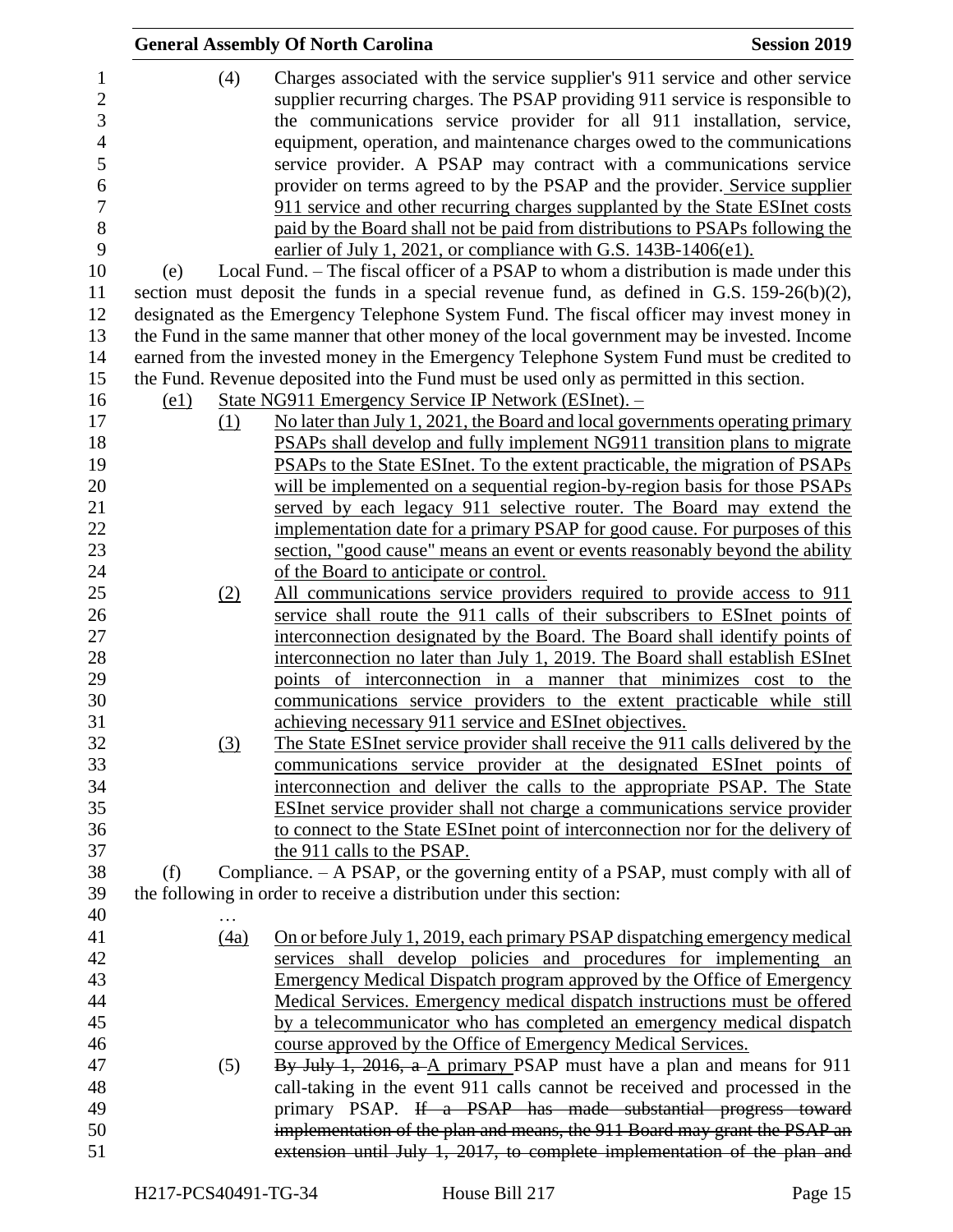|                |            | <b>General Assembly Of North Carolina</b>                                                          | <b>Session 2019</b> |
|----------------|------------|----------------------------------------------------------------------------------------------------|---------------------|
| $\mathbf{1}$   |            | means. The plan must identify the alternative capability of taking the                             |                     |
| $\sqrt{2}$     |            | redirected 911 calls. This subdivision does not require a PSAP to construct an                     |                     |
| 3              |            | alternative facility to serve as a back-up PSAP.                                                   |                     |
| $\overline{4}$ | (5a)       | On or before July 1, 2020, each PSAP shall deploy equipment, products, and                         |                     |
| 5              |            | services necessary or appropriate to enable the PSAP to receive and process                        |                     |
| 6              |            | calls for emergency assistance sent via text messages in a manner consistent                       |                     |
| $\overline{7}$ |            | with FCC Order 14-118 and any other FCC order that affects the deployment                          |                     |
| 8              |            | of text-to-911.                                                                                    |                     |
| 9              | (5b)       | Persons employed as telecommunicators who are not required to be certified                         |                     |
| 10             |            | by the North Carolina Sheriffs' Education and Training Standards                                   |                     |
| 11             |            | Commission shall successfully complete:                                                            |                     |
| 12             |            | A minimum of 40 hours in a nationally recognized training course for<br>$\underline{\mathbf{a}}$ . |                     |
| 13             |            | 911 telecommunicators or a basic telecommunicator course offered by                                |                     |
| 14             |            | the North Carolina Sheriffs' Education and Training Standards                                      |                     |
| 15             |            | Commission within one year of the date of their employment for any                                 |                     |
| 16             |            | person beginning employment after July 1, 2019, or a substantially                                 |                     |
| 17             |            | similar minimum training acceptable to the telecommunicator's                                      |                     |
| 18             |            | employer; and                                                                                      |                     |
| 19             |            | <u>b.</u><br><u>A nationally recognized emergency medical dispatch course or an</u>                |                     |
| 20             |            | emergency medical dispatch course approved by the Office of                                        |                     |
| 21             |            | Emergency Medical Services not later than July 1, 2020, or if                                      |                     |
| 22             |            | employed subsequent to July 1, 2020, within six months of the date of                              |                     |
| 23             |            | employment.                                                                                        |                     |
| 24             | (6)        | A primary PSAP must comply with the rules, policies, procedures, and                               |                     |
| 25             |            | operating standards for primary PSAPs adopted by the 911 Board.                                    |                     |
| 26             | (g)        | Every local government shall participate in a 911 system. The establishment and                    |                     |
| $27\,$         |            | operation of regional PSAPs shall be a coordinated effort among local governments, local           |                     |
| 28             |            | government agencies, and the Board. Nothing in this article shall be construed to prohibit or      |                     |
| 29             |            | discourage in any way the formation of regional PSAPs.                                             |                     |
| 30             | $\ldots$ " |                                                                                                    |                     |
| 31             |            | SECTION 7.(g) G.S. 143B-1407 reads as rewritten:                                                   |                     |
| 32             |            | "§ 143B-1407. PSAP Grant and Statewide 911 Projects Account; Next Generation 911                   |                     |
| 33             |            | <b>Reserve Fund.</b>                                                                               |                     |
| 34             | $\cdots$   |                                                                                                    |                     |
| 35             | (d)        | Statewide 911 Projects. – The 911 Board may use funds from the PSAP Grant and                      |                     |
| 36             |            | Statewide 911 Projects Account and funds from the Next Generation 911 Reserve Fund for a           |                     |
| 37             |            | statewide project if the Board determines the project meets all of the following requirements:     |                     |
| 38             | (1)        | The project is consistent with the 911 plan.                                                       |                     |
| 39             | (2)        | The project is cost-effective and efficient when compared to the aggregated                        |                     |
| 40             |            | costs incurred by primary PSAPs for implementing individual projects.                              |                     |
| 41             | (3)        | The<br>eligible<br>project<br>is<br>an                                                             | expense<br>under    |
| 42             |            | G.S. 143B 1406(e).G.S. 143B - 1406(d).                                                             |                     |
| 43             | (4)        | The project will have statewide benefit for 911 service.                                           |                     |
| 44             | (e)        | Next Generation 911 Fund. – The 911 Board may use funds from the Next Generation                   |                     |
| 45             |            | 911 Fund to fund the implementation of next generation 911 systems. Notwithstanding Article 8      |                     |
| 46             |            | of Chapter 143C of the General Statutes, the 911 Board may expend funds from the Next              |                     |
| 47             |            | Generation 911 Fund to provide for a single data network to serve PSAPs. The 911 Board may         |                     |
| 48             |            | provide funds directly to primary PSAPs to implement next generation 911 systems. By October       |                     |
| 49             |            | 1 of each year, the 911 Board must report to the Joint Legislative Commission on Governmental      |                     |
| 50             |            | Operations on the expenditures from the Next Generation 911 Fund for the prior fiscal year and     |                     |
| 51             |            | on the planned expenditures from the Fund for the current fiscal year.                             |                     |
|                |            |                                                                                                    |                     |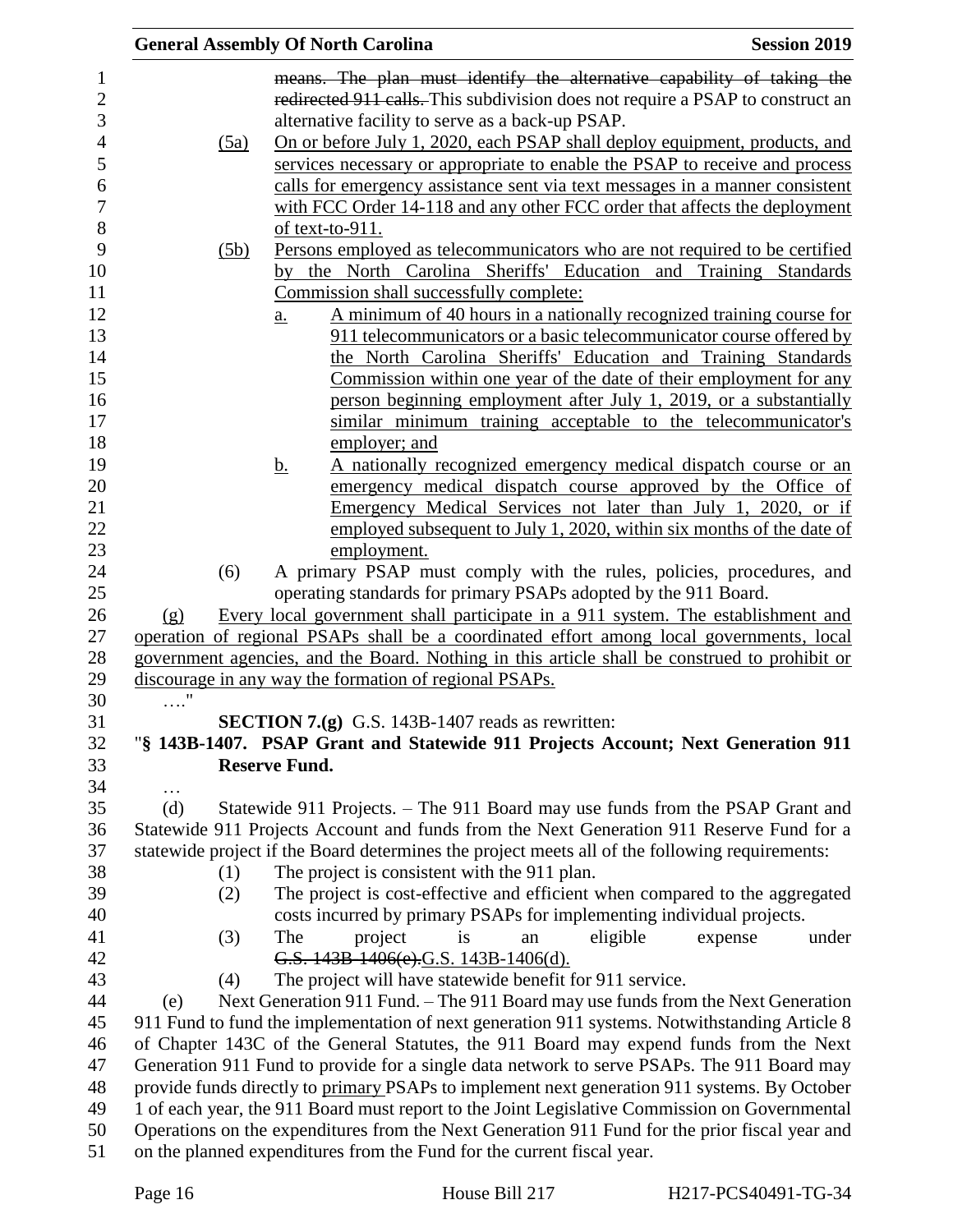|                |                                                                                                                                                                       |                                                      | <b>General Assembly Of North Carolina</b>                                                           | <b>Session 2019</b> |  |  |  |  |
|----------------|-----------------------------------------------------------------------------------------------------------------------------------------------------------------------|------------------------------------------------------|-----------------------------------------------------------------------------------------------------|---------------------|--|--|--|--|
| $\mathbf{1}$   | $\ldots$ "                                                                                                                                                            |                                                      |                                                                                                     |                     |  |  |  |  |
| $\overline{2}$ |                                                                                                                                                                       |                                                      | <b>SECTION 7.(h)</b> G.S. 143B-1408 reads as rewritten:                                             |                     |  |  |  |  |
| 3              |                                                                                                                                                                       | "§ 143B-1408. Recovery of unauthorized use of funds. |                                                                                                     |                     |  |  |  |  |
| $\overline{4}$ | The 911 Board must give written notice of violation to any communications service provider                                                                            |                                                      |                                                                                                     |                     |  |  |  |  |
| 5              |                                                                                                                                                                       |                                                      | or PSAP found by the 911 Board to be using monies from the 911 Fund for purposes not                |                     |  |  |  |  |
| 6              |                                                                                                                                                                       |                                                      | authorized by this Part. Upon receipt of notice, the communications service provider or PSAP        |                     |  |  |  |  |
| $\tau$         |                                                                                                                                                                       |                                                      | must cease making any unauthorized expenditures. The communications service provider or             |                     |  |  |  |  |
| 8              |                                                                                                                                                                       |                                                      | PSAP may petition the 911 Board for a hearing on the question of whether the expenditures were      |                     |  |  |  |  |
| 9              |                                                                                                                                                                       |                                                      | unauthorized, and the 911 Board must grant the request within a reasonable period of time. If,      |                     |  |  |  |  |
| 10             |                                                                                                                                                                       |                                                      | after the hearing, the 911 Board concludes the expenditures were in fact unauthorized, the 911      |                     |  |  |  |  |
| 11             | Board may require the communications service provider or PSAP to refund the monies                                                                                    |                                                      |                                                                                                     |                     |  |  |  |  |
| 12             |                                                                                                                                                                       |                                                      | improperly spent within 90 days. Money received under this section Part must be credited to the     |                     |  |  |  |  |
| 13             |                                                                                                                                                                       |                                                      | 911 Fund. If a communications service provider or PSAP does not cease making unauthorized           |                     |  |  |  |  |
| 14             |                                                                                                                                                                       |                                                      | expenditures or refuses to refund improperly spent money, the 911 Board must suspend funding        |                     |  |  |  |  |
| 15             |                                                                                                                                                                       |                                                      | to the provider or PSAP until corrective action is taken."                                          |                     |  |  |  |  |
| 16             |                                                                                                                                                                       |                                                      | <b>SECTION 7.(i)</b> G.S. 143B-1409 reads as rewritten:                                             |                     |  |  |  |  |
| 17             |                                                                                                                                                                       |                                                      | "§ 143B-1409. Conditions for providing enhanced 911 service.                                        |                     |  |  |  |  |
| 18             |                                                                                                                                                                       |                                                      | In accordance with the FCC Order, no No CMRS provider is required to provide enhanced               |                     |  |  |  |  |
| 19             |                                                                                                                                                                       |                                                      | 911 service until all of the following conditions are met:                                          |                     |  |  |  |  |
| 20             |                                                                                                                                                                       | (1)                                                  | The CMRS provider receives a request for the service from the administrator                         |                     |  |  |  |  |
| 21             |                                                                                                                                                                       |                                                      | of a PSAP that is capable of receiving and utilizing the data elements                              |                     |  |  |  |  |
| 22             |                                                                                                                                                                       |                                                      | associated with the service.                                                                        |                     |  |  |  |  |
| 23             |                                                                                                                                                                       | (2)                                                  | Funds for reimbursement of the CMRS provider's costs are available pursuant                         |                     |  |  |  |  |
| 24             |                                                                                                                                                                       |                                                      | to G.S. 143B-1405.                                                                                  |                     |  |  |  |  |
| $25\,$         |                                                                                                                                                                       | (3)                                                  | The local exchange carrier is able to support the requirements of enhanced                          |                     |  |  |  |  |
| 26             |                                                                                                                                                                       |                                                      | 911 service."                                                                                       |                     |  |  |  |  |
| 27<br>28       |                                                                                                                                                                       |                                                      | <b>SECTION 7.(j)</b> G.S. 143B-1413 reads as rewritten:<br>"§ 143B-1413. Limitation of liability.   |                     |  |  |  |  |
| 29             | (a)                                                                                                                                                                   |                                                      | Except in cases of wanton or willful misconduct, a communications service provider,                 |                     |  |  |  |  |
| 30             |                                                                                                                                                                       |                                                      | and a 911 system provider or next generation 911 system provider, and their employees,              |                     |  |  |  |  |
| 31             |                                                                                                                                                                       |                                                      | directors, officers, vendors, and agents are not liable for any damages in a civil action resulting |                     |  |  |  |  |
| 32             |                                                                                                                                                                       |                                                      | from death or injury to any person or from damage to property incurred by any person in             |                     |  |  |  |  |
| 33             |                                                                                                                                                                       |                                                      | connection with developing, adopting, implementing, maintaining, or operating the 911 system        |                     |  |  |  |  |
| 34             |                                                                                                                                                                       |                                                      | or in complying with emergency-related information requests from State or local government          |                     |  |  |  |  |
| 35             |                                                                                                                                                                       |                                                      | officials. This section does not apply to actions arising out of the operation or ownership of a    |                     |  |  |  |  |
| 36             |                                                                                                                                                                       |                                                      | motor vehicle. The acts and omissions described in this section include, but are not limited to,    |                     |  |  |  |  |
| 37             | the following:                                                                                                                                                        |                                                      |                                                                                                     |                     |  |  |  |  |
| 38             |                                                                                                                                                                       | (1)                                                  | The release of subscriber information related to emergency calls or emergency                       |                     |  |  |  |  |
| 39             |                                                                                                                                                                       |                                                      | services.                                                                                           |                     |  |  |  |  |
| 40             |                                                                                                                                                                       | (2)                                                  | The use or provision of 911 service, E911 service, or next generation 911                           |                     |  |  |  |  |
| 41             |                                                                                                                                                                       |                                                      | service.                                                                                            |                     |  |  |  |  |
| 42             |                                                                                                                                                                       | (3)                                                  | Other matters related to 911 service, E911 service, or next generation 911                          |                     |  |  |  |  |
| 43             |                                                                                                                                                                       |                                                      | service.                                                                                            |                     |  |  |  |  |
| 44             |                                                                                                                                                                       | (4)                                                  | Text-to-911 service.                                                                                |                     |  |  |  |  |
| 45             | (b)                                                                                                                                                                   |                                                      | In any civil action by a user of 911 services or next generation 911 services arising               |                     |  |  |  |  |
| 46             | from an act or an omission by a PSAP, and the officers, directors, employees, vendors, agents,                                                                        |                                                      |                                                                                                     |                     |  |  |  |  |
| 47             |                                                                                                                                                                       |                                                      | and authorizing government entity of the PSAP, in the performance of any lawful and prescribed      |                     |  |  |  |  |
| 48             |                                                                                                                                                                       |                                                      | actions pertaining to their assigned job duties as a 911 or public safety telecommunicator or       |                     |  |  |  |  |
| 49             |                                                                                                                                                                       |                                                      | dispatcher at a PSAP or at any public safety agency to which 911 calls are transferred from a       |                     |  |  |  |  |
| 50<br>51       | primary PSAP for dispatch of appropriate public safety agencies, the telecommunicator. The<br>plaintiff's burden of proof shall be by clear and convincing evidence." |                                                      |                                                                                                     |                     |  |  |  |  |
|                |                                                                                                                                                                       |                                                      |                                                                                                     |                     |  |  |  |  |